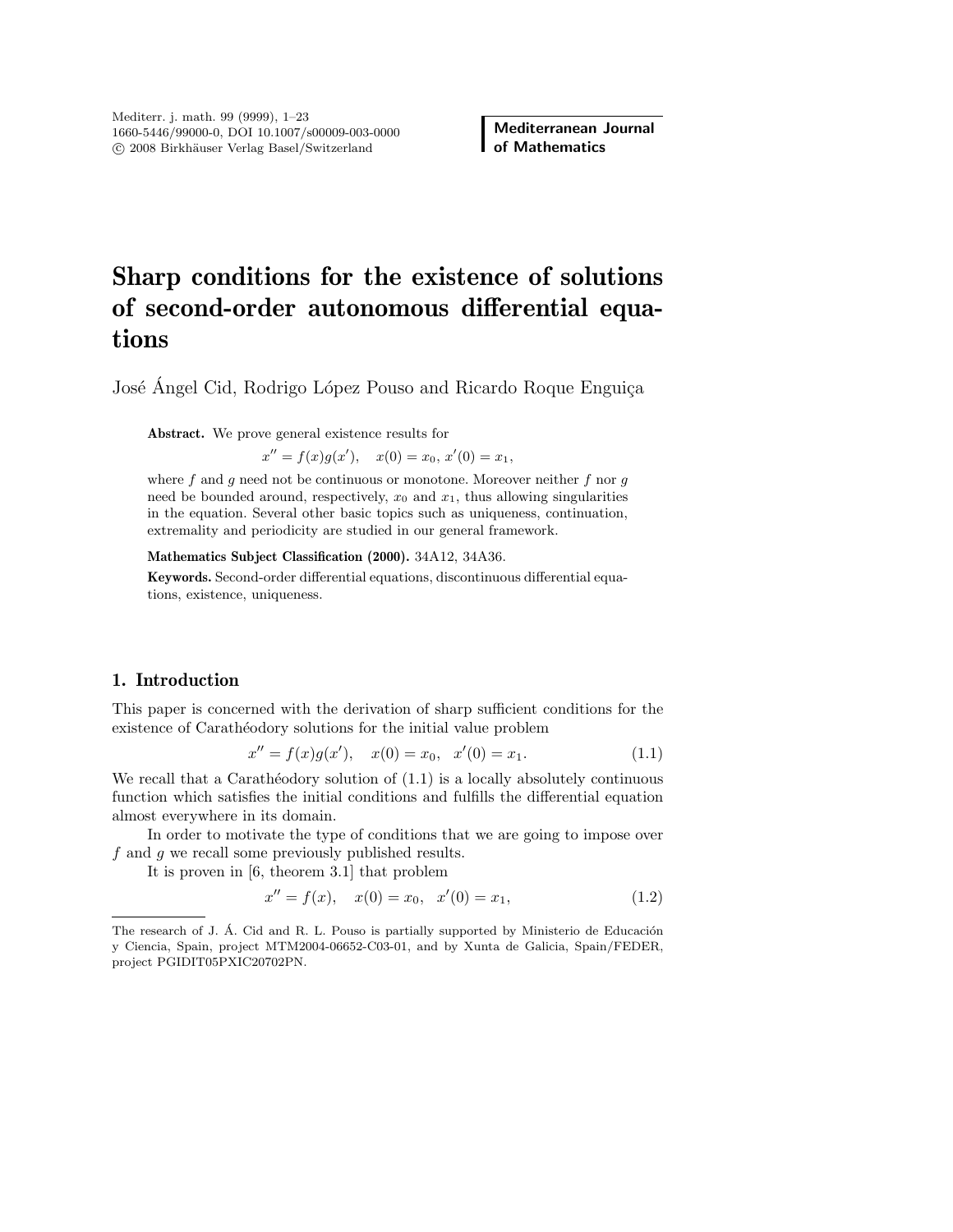has a nonconstant solution  $x : I \to \mathbb{R}$  with  $x(I) = J$  if and only if

(P)  $f \in L_{loc}^1(J)$ ,  $x_1^2 + 2 \int_{x_0}^y f(s) ds > 0$  for almost all  $y \in J$  and

$$
\frac{\max\{1, |f|\}}{\sqrt{x_1^2 + 2 \int_{x_0}^{\cdot} f(s) ds}} \in L_{loc}^1(J).
$$

Moreover, if condition  $(P)$  holds then  $(1.2)$  has a strictly monotone solution x implicitly given by the expression

$$
\int_{x_0}^{x(t)} \frac{dr}{\sqrt{x_1^2 + 2 \int_{x_0}^r f(s) ds}} = sgn(x_1)t \text{ for all } t \in sgn(x_1)\tau(J),
$$

where  $sgn(z) = z/|z|$  for  $z \neq 0$ ,  $sgn(0) \in \{-1, 1\}$ , and

$$
\tau: y \in J \longmapsto \tau(y) := \int_{x_0}^{y} \frac{dr}{\sqrt{x_1^2 + 2 \int_{x_0}^{r} f(s) ds}}.
$$

In this paper we fix a class of proper functions  $g$ , which includes the model function  $q = 1$ , and we give necessary and sufficient conditions over f for the existence of solutions of  $(1.1)$ , extending in this way  $[6,$  theorem 3.1. We remark that useful necessary conditions of existence over both  $f$  and  $q$  seem hard to find, as  $(1.1)$  may have nontrivial solutions for pairs of nonmeasurable f and g. As an example note that the affine function  $x(t) = x_1 t + x_0, t \in \mathbb{R}$ , solves (1.1) if  $g(x_1) = 0$ , without further conditions over f and g.

Our main arguments lean on time maps, which play an important role in the analysis of second-order equations, see [5, 8].

We finish this introduction with a description of the organization of the present paper. In section 2 we study the case  $f = 1$  and we deduce necessary and sufficient conditions for solving it. To the best of our knowledge, that result is new. In section 3 we introduce some preliminary results on change of variables in the Lebesgue integral which lead to new criteria for the absolute continuity of compositions of absolutely continuous functions. In section 4 we fix some conditions for  $g$  and we deduce necessary conditions on  $f$  for the existence of Carathéodory solutions for  $(1.1)$ . It is worth to note that some of the arguments used in [6] for  $(1.1)$  with  $q = 1$  are no longer valid in our more general setting. This forces us to employ more complicated arguments in terms of down-up and up-down functions, which are concepts defined in this section. In section 5 we show that the previous necessary conditions are sufficient too, thus closing our circular existence result; moreover we are able to establish even more general sufficient conditions for solving  $(1.1)$  by relaxing some of the assumptions on g. In section 6 we study uniqueness and non-uniqueness of solutions and in section 7 we consider continuation of solutions and we prove a result on periodic solutions.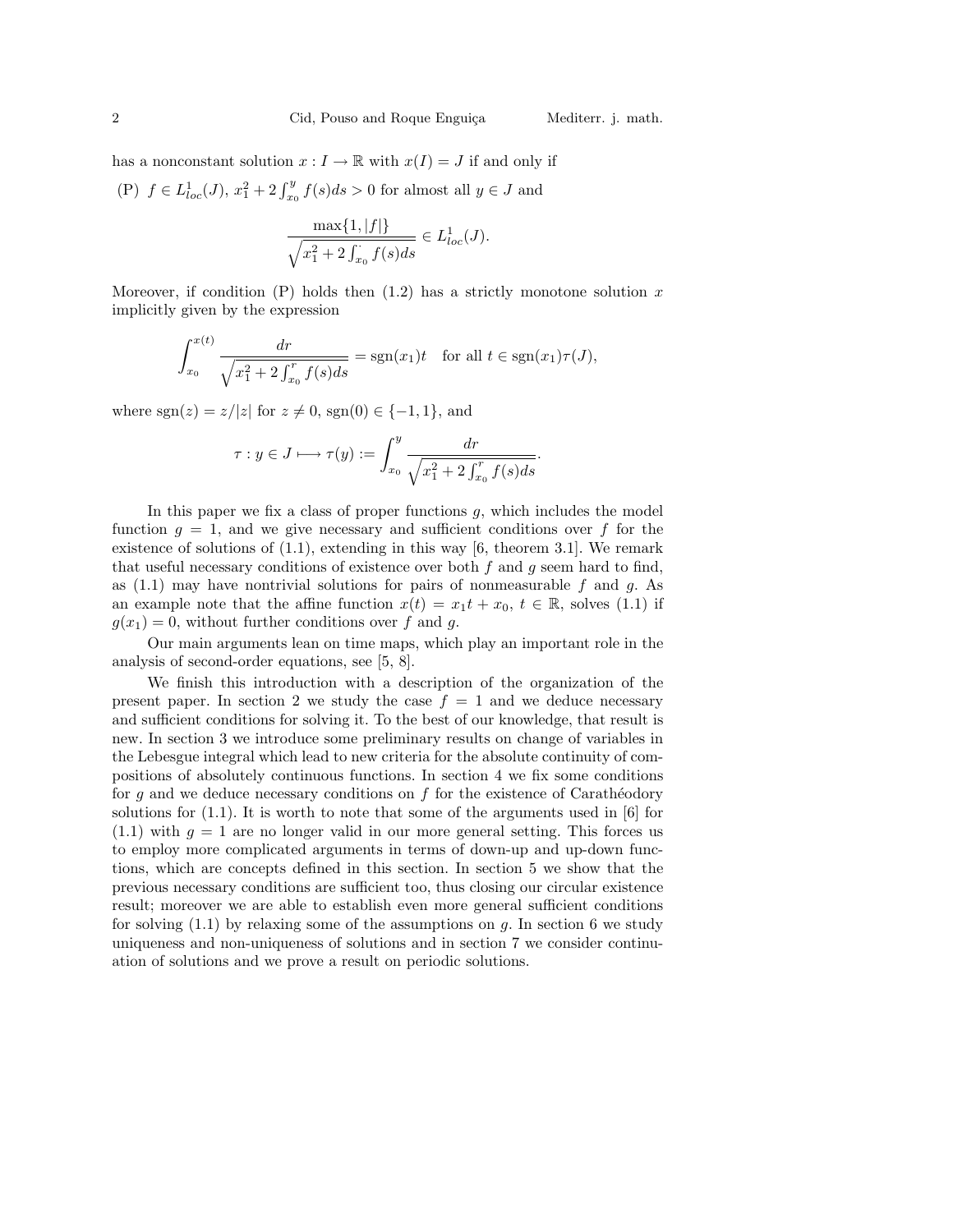Vol. 99 (9999) Second-order autonomous differential equations 3

#### 2. Some reasonable conditions to impose on  $q$

Note first that in the case  $f = 1$  a function  $x : I \to \mathbb{R}$  is a solution of

$$
x''(t) = g(x'(t))
$$
 for a.a. t,  $x(0) = x_0$ ,  $x'(0) = x_1$ , (2.1)

if and only if  $y = x'$  is a solution of the first-order problem

$$
y' = g(y) \text{ for a.a. } t, \quad y(0) = x_1,\tag{2.2}
$$

whose solvability (in the Carathéodory sense) was completely studied by Binding in [1].

A very special feature of  $(2.2)$  is that solutions are monotone. We can summarize Binding's existence results as follows:

**Theorem 2.1.** Problem (2.2) has the constant solution if and only if  $g(x_1) = 0$ .

Moreover, the following conditions are pairwise equivalent for a nontrivial interval J that contains  $x_1$ :

- 1.  $(2.2)$  has a nondecreasing (nonincreasing) solution with range J;
- 2.  $g(y) > 0$  (g(y) < 0) for a.a.  $y \in J$  and  $1/g \in L^{1}_{loc}(J)$ ;
- 3. (2.2) has a solution with range J and positive (negative) derivative almost everywhere in its domain.

As a consequence of theorem 2.1 we have a similar result concerning  $(2.1)$ . Note that solutions of (2.1) are either concave or convex on their domains.

**Corollary 2.2.** Problem (2.1) has the affine solution if and only if  $g(x_1) = 0$ .

Moreover, the following conditions are pairwise equivalent for a nontrivial interval  $\tilde{J}$  that contains  $x_1$ :

- 1. (2.2) has a non-affine convex (concave) solution whose derivative has range  $\tilde{J}$ :
- 2.  $g(y) > 0$  ( $g(y) < 0$ ) for a.a.  $y \in \tilde{J}$  and  $1/g \in L^1_{loc}(\tilde{J});$
- 3. (2.2) has a solution with range of derivative  $\tilde{J}$  and positive (negative) second derivative almost everywhere in its domain.

*Remark* 2.3. Solutions can be defined on one side of  $t = 0$  or on both. Specifically, in the conditions of corollary (2.2) we can say that if for some  $\varepsilon > 0$  we have  $g(y) > 0$  a.e. on  $(x_1, x_1 + \varepsilon)$  and  $1/g \in L^1(x_1, x_1 + \varepsilon)$  then we have a convex solution defined on the right of  $t = 0$ , and if  $g(y) > 0$  a.e. on  $(x_1 - \varepsilon, x_1)$  and  $1/g \in L^1(x_1 - \varepsilon, x_1)$  then we have a convex solution on the left of  $t = 0$ . The situation is similar for the remaining possibilities.

Corollary 2.2 gives us the weakest possible conditions for having solutions of (2.2), because they are necessary. In this sense those conditions are upper bounds for the generality we can expect when studying (1.1), and the same is true for conditions  $(P)$  on  $f$ .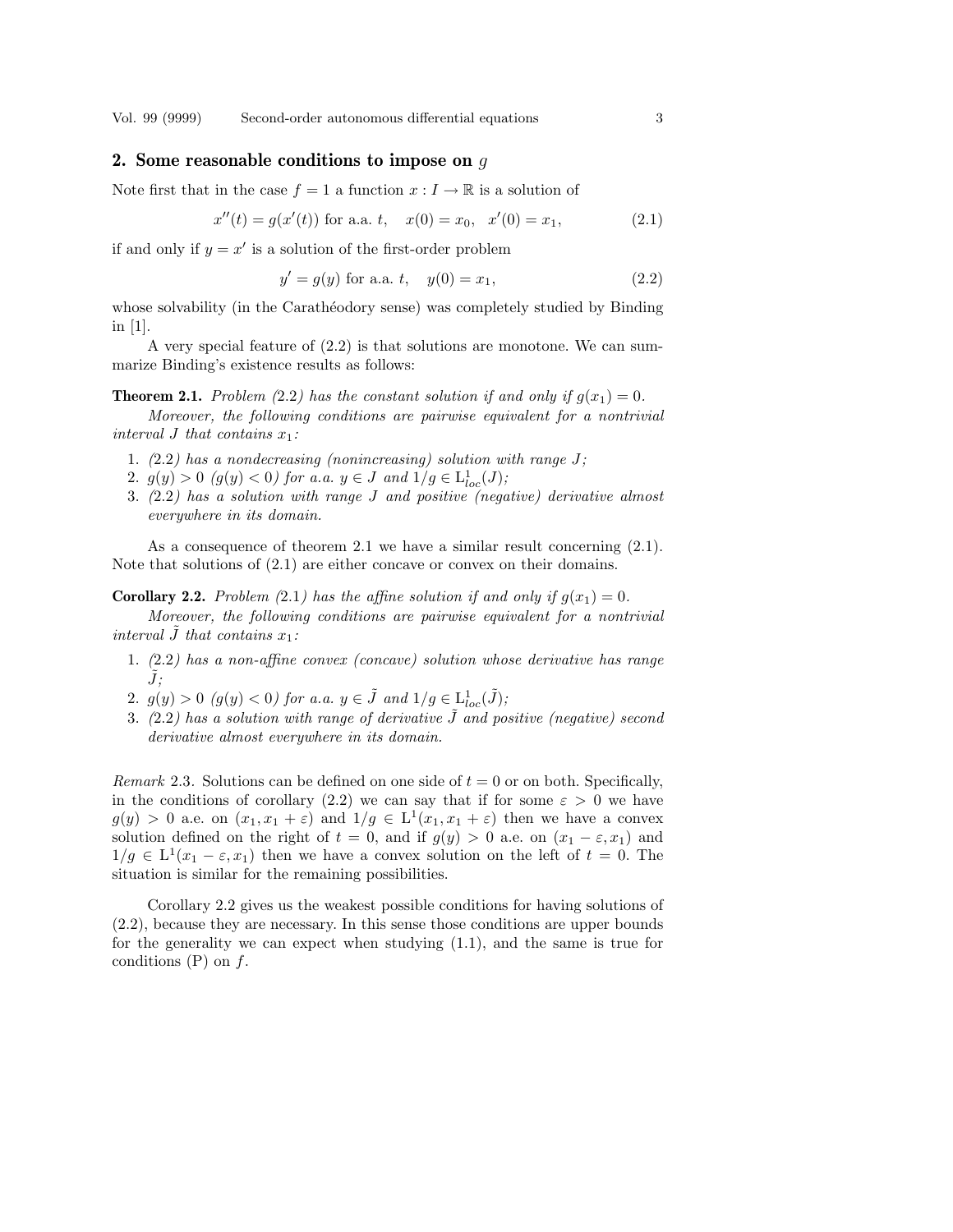## 3. Preliminary results

Part 1 of the next lemma was established as lemma 2.2, (1) in [6]. Note that, unlike the usual theorems on change of variable, assumptions are imposed on the composition  $(f \circ x)x'$  instead of on f, which is important for our purposes in this paper. Specifically, this result is a key ingredient in our subsequent study of absolute continuity of compositions of absolutely continuous functions. Parts 2 and 3 of the lemma are respectively theorems 38.3 and 38.4 of [7].

**Lemma 3.1.** Let  $f : [a, b] \to \mathbb{R} \cup \{-\infty, +\infty\}$  be measurable and let  $x \in AC(I)$ ,  $I = [t_1, t_2]$ , be such that  $a \leq x(t) \leq b$  for all  $t \in I$ .

1. If  $(f \circ x)x' \in L^1(I)$  then  $f \in L^1(x(I))$  and  $rx(t_2)$  $x(t_1)$  $f(r)dr =$  $\int_0^t t_2$  $t_1$  $f(x(t))x'(t)dt.$  (3.1)

2. If  $f \in L^{\infty}(x(I))$  then  $(f \circ x)x' \in L^1(I)$  and

$$
\int_{x(t_1)}^{x(t_2)} f(r) dr = \int_{t_1}^{t_2} f(x(t)) x'(t) dt.
$$
 (3.2)

3. If  $f \in L^1(x(I))$  and x is monotone then  $(f \circ x)x' \in L^1(I)$  and

$$
\int_{x(t_1)}^{x(t_2)} f(r) dr = \int_{t_1}^{t_2} f(x(t)) x'(t) dt.
$$
 (3.3)

The preceding Lemma 3.1, part 1, allows us to establish a new result on absolute continuity of compositions of absolutely continuous functions. We remark that in general such compositions need not be absolutely continuous.

Lemma 3.2. Let I and J be nontrivial compact intervals.

Let  $F: I \to \mathbb{R}$  be an absolutely continuous function on I with  $F(I) \subset J$  and let  $G: J \to \mathbb{R}$  be absolutely continuous on J. Then the following claims hold:

(i) If  $(G' \circ F)F' \in L^1(I)$  then  $G \circ F$  is absolutely continuous on I and moreover

$$
(G \circ F)'(t) = G'(F(t))F'(t) \quad for a.  $a, t \in I$ .
$$

(ii) If  $(G \circ F)' \in L^1(I)$  and the set

$$
A = \{ t \in I : G \text{ is not differentiable at } F(t) \}
$$

has zero Lebesque measure, then  $G \circ F$  is absolutely continuous on I and moreover

$$
(G \circ F)'(t) = G'(F(t))F'(t) \quad for a. a.  $t \in I$ .
$$

*Proof.* (i) Let  $t_0 \in I$ . Since  $(G' \circ F)F' \in L^1(I)$  we have from Lemma 3.1 that

$$
\int_{t_0}^t G'(F(s))F'(s)ds = \int_{F(t_0)}^{F(t)} G'(s)ds \text{ for all } t \in I.
$$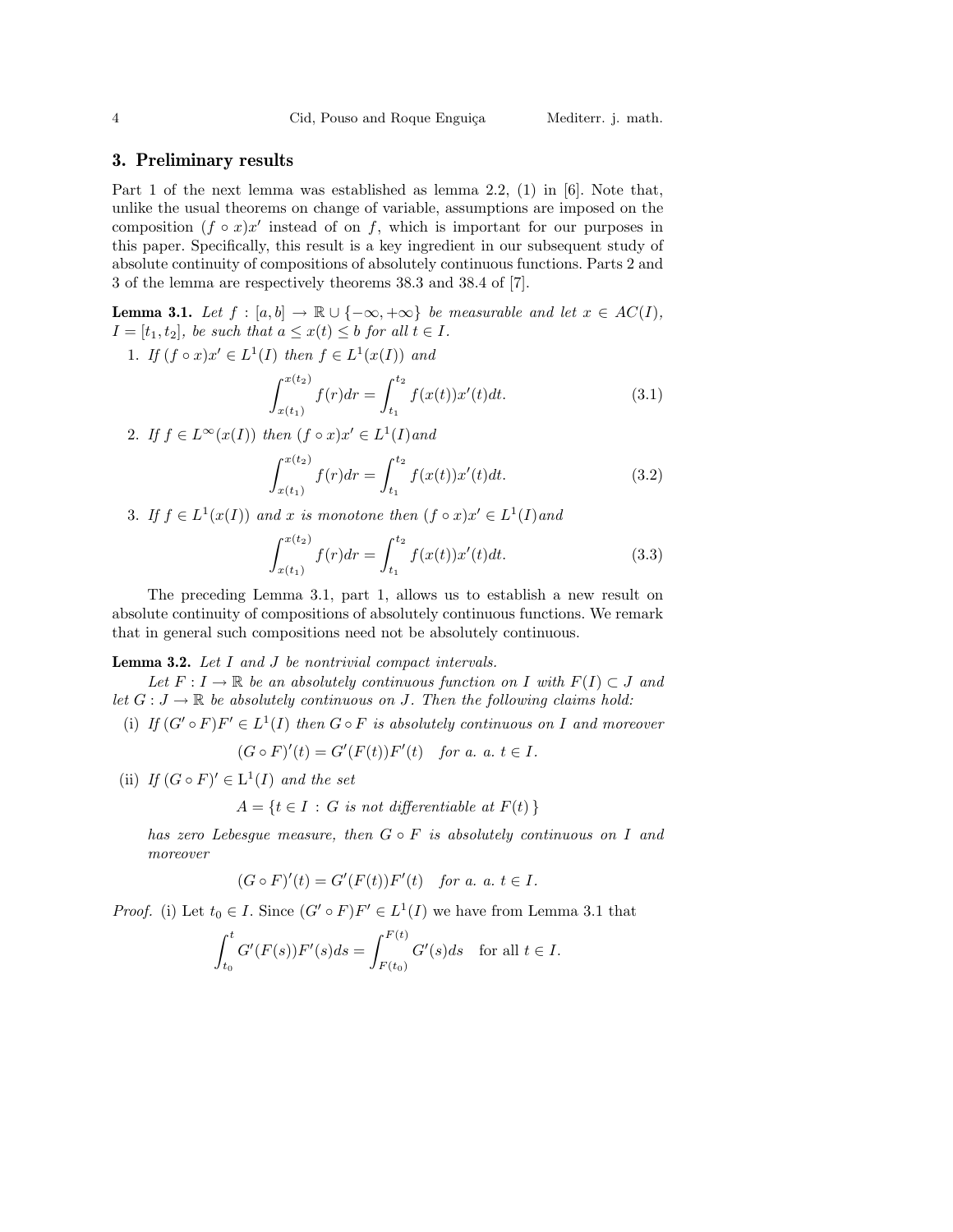On the other hand  $G$  is absolutely continuous on  $J$  and then

$$
\int_{F(t_0)}^{F(t)} G'(s) ds = G(F(t)) - G(F(t_0)) \text{ for all } t \in I.
$$

Therefore

$$
G(F(t)) - G(F(t_0)) = \int_{t_0}^t G'(F(s))F'(s)ds \text{ for all } t \in I,
$$

and thus  $G \circ F$  is absolutely continuous on I and

$$
(G \circ F)'(t) = G'(F(t))F'(t) \text{ for a. a. } t \in I.
$$

(ii) If  $t \in I \setminus A$  is such that F is differentiable at t then the chain rule ensures that  $G \circ F$  is differentiable at t and that

$$
(G \circ F)'(t) = G'(F(t))F'(t).
$$

Therefore  $(G' \circ F)F' = (G \circ F)'$  almost everywhere and then  $(G' \circ F)F' \in L^1(I)$ so the assumptions of part (i) of the lemma are satisfied.  $\Box$ 

As an immediate consequence of Lemma 3.2 (ii) we obtain the following result, which has a fundamental importance in [6] where it was proven in a completely different way.

**Corollary 3.3.** Let  $F : [a, b] \to \mathbb{R}$  be an absolutely continuous function on  $[a, b]$ such that  $F(y) > 0$  for almost all  $y \in [a, b]$ .

 $\begin{array}{l} \textit{that } \mathbf{r} \ (y) > 0 \ \textit{for } \textit{almost } \textit{at} \ y \in [a, 0]. \ \ \textit{If } \frac{d}{dy} \sqrt{F} \in L^1(a, b) \ \textit{then } \sqrt{F} \ \textit{is absolutely} \ \textit{continuous} \ \textit{on} \ [a, b]. \end{array}$ 

We also shall need the following result on absolute continuity of inverse functions. A simple proof for the next lemma, based on standard results left as exercises 5 (i) and 6 (b) in pages 332 and 333 of [9], is given in [2].

**Lemma 3.4.** Let  $I = [a, b]$  and  $J = [c, d]$  be a pair of nontrivial intervals and let  $F: I \rightarrow J$  be one-to-one and onto and absolutely continuous on I.

If  $F'(t) \neq 0$  for a.a.  $t \in I$  then  $F^{-1} : J \to I$  is absolutely continuous on J and

$$
(F^{-1})'(r) = \frac{1}{F'(F^{-1}(r))} \quad \text{for a.a. } r \in J.
$$

## 4. Necessary conditions for existence of solutions

We start supposing that  $g : \mathbb{R} \to \mathbb{R}$  satisfies the following conditions:

(g0)  $g(y) > 0$  for all  $y \in \mathbb{R}$ . (g1)  $\frac{1}{g} \in L^{\infty}_{loc}(\mathbb{R})$ .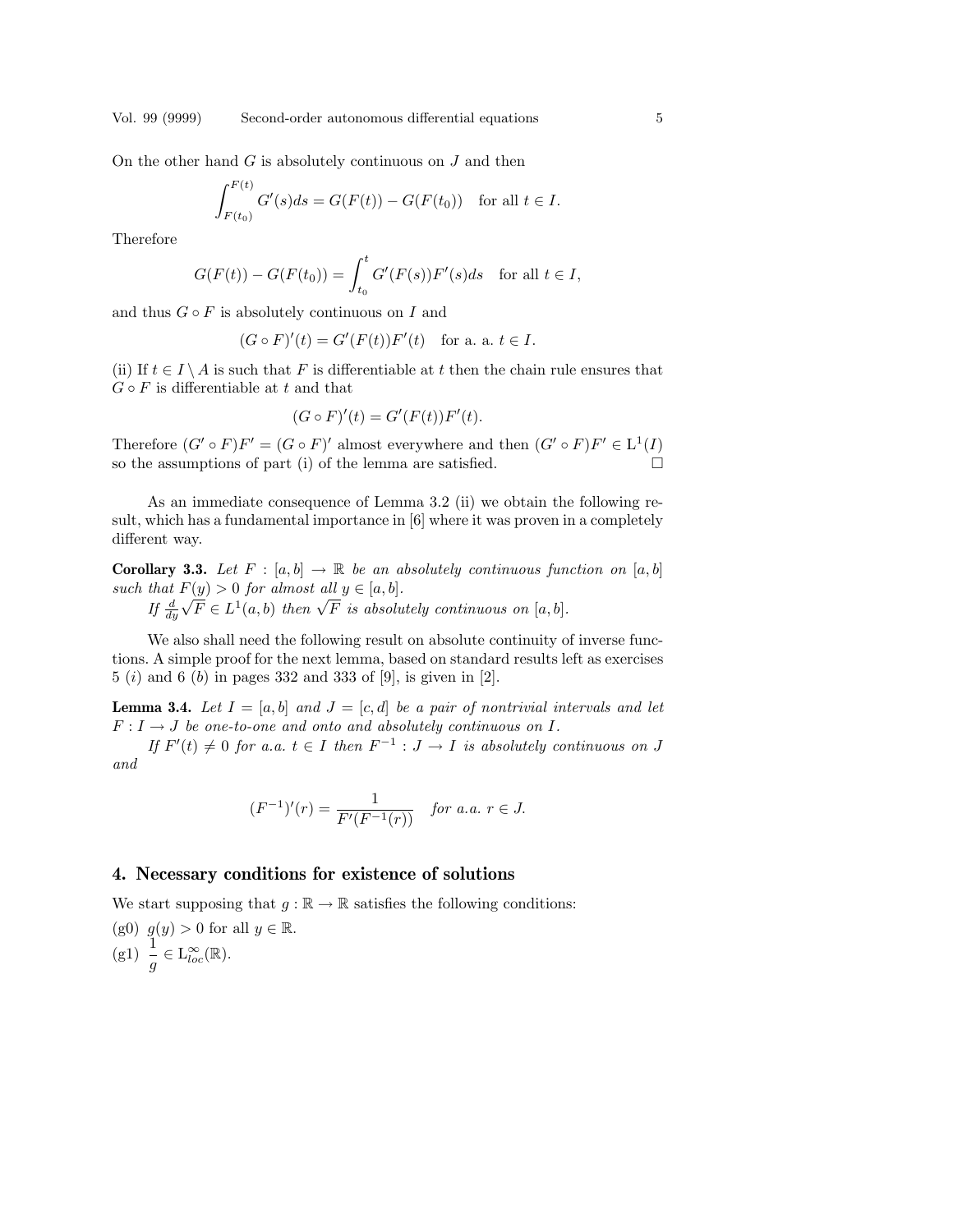Now assuming  $(g0)$  and  $(g1)$  we present the necessary conditions on f for existence of solution. We define

$$
G(y) := \int_0^y \frac{t}{g(t)} dt \quad \text{for all } y \in \mathbb{R}.
$$

Remark 4.1. Under some additional conditions over g one could prove that the equation  $x'' = f(x)g(x')$  would be equivalent to  $(G(x'))' = f(x)x'$ . Such transformations have already been noted and used by several authors, see [3, 4].

For the convenience of the reader we follow the presentation of  $[6]$ .

**Proposition 4.2.** Assume hypotheses  $(g0)$  and  $(g1)$ . If  $x: I \to \mathbb{R}$  is a solution of (1.1) then  $f_{x(I)}$  is Lebesgue-measurable.

*Proof.* Let  $O \subset \mathbb{R} \cup \{-\infty, +\infty\}$  be open. Since  $\frac{1}{g} \in L^{\infty}_{loc}(x'(I))$  from lemma 3.1,

part 2, we have that  $\frac{x^{\prime\prime}}{x^{\prime\prime}}$  $\frac{x}{g \circ x'} \in L^1_{loc}(I)$  and in particular is measurable on I. Then the set

$$
\left(\frac{x''}{g \circ x'}\right)^{-1}(O) = x^{-1}(f^{-1}(O))
$$

is a measurable subset of  $I$ . Therefore  $x$  $\int \int x''$  $g(x')$ (O) !<br>}  $= f^{-1}(O) \cap x(I)$  is

measurable because x is absolutely continuous (see [9, exercise 6, page 333]).  $\Box$ 

Conditions (g0) and (g1) are stronger than those imposed on  $g$  in corollary 2.2. Regrettably, we cannot establish proposition 4.2 under the conditions of corollary 2.2 for g. As an example note that  $x(t) = t$ ,  $t \in \mathbb{R}$ , solves (1.1) with  $x(0) = 0$ and  $x'(0) = 1$  if  $g(1) = 0$ , independently of the choice of f.

**Proposition 4.3.** Assume hypotheses  $(g0)$  and  $(g1)$ .

If  $x: I \to \mathbb{R}$  is a solution of (1.1) then  $f \in L^1_{loc}(x(I))$  (in particular,  $f \in$  $L^1(x(I))$  in case I is compact) and

$$
G(x'(t_2)) - G(x'(t_1)) = \int_{x(t_1)}^{x(t_2)} f(r) dr \quad \text{for all } t_1, t_2 \in I. \tag{4.1}
$$

*Proof.* For a.a.  $t \in I$  we have

$$
\frac{x''(t)}{g(x'(t))}x'(t) = f(x(t))x'(t),
$$

and hence  $(f \circ x)x' \in L^1_{loc}(I)$  because x' is continuous on I and  $\frac{x''}{g(x)}$  $\frac{x^{\prime\prime}}{g(x^{\prime})}\in L^1_{loc}(I)$ (as we have shown in the previous proof). In particular,  $(f \circ x)x' \in L^1([t_1, t_2])$ for every  $t_1, t_2 \in I$ ,  $t_1 < t_2$ . Moreover, by proposition 4.2, we know that f: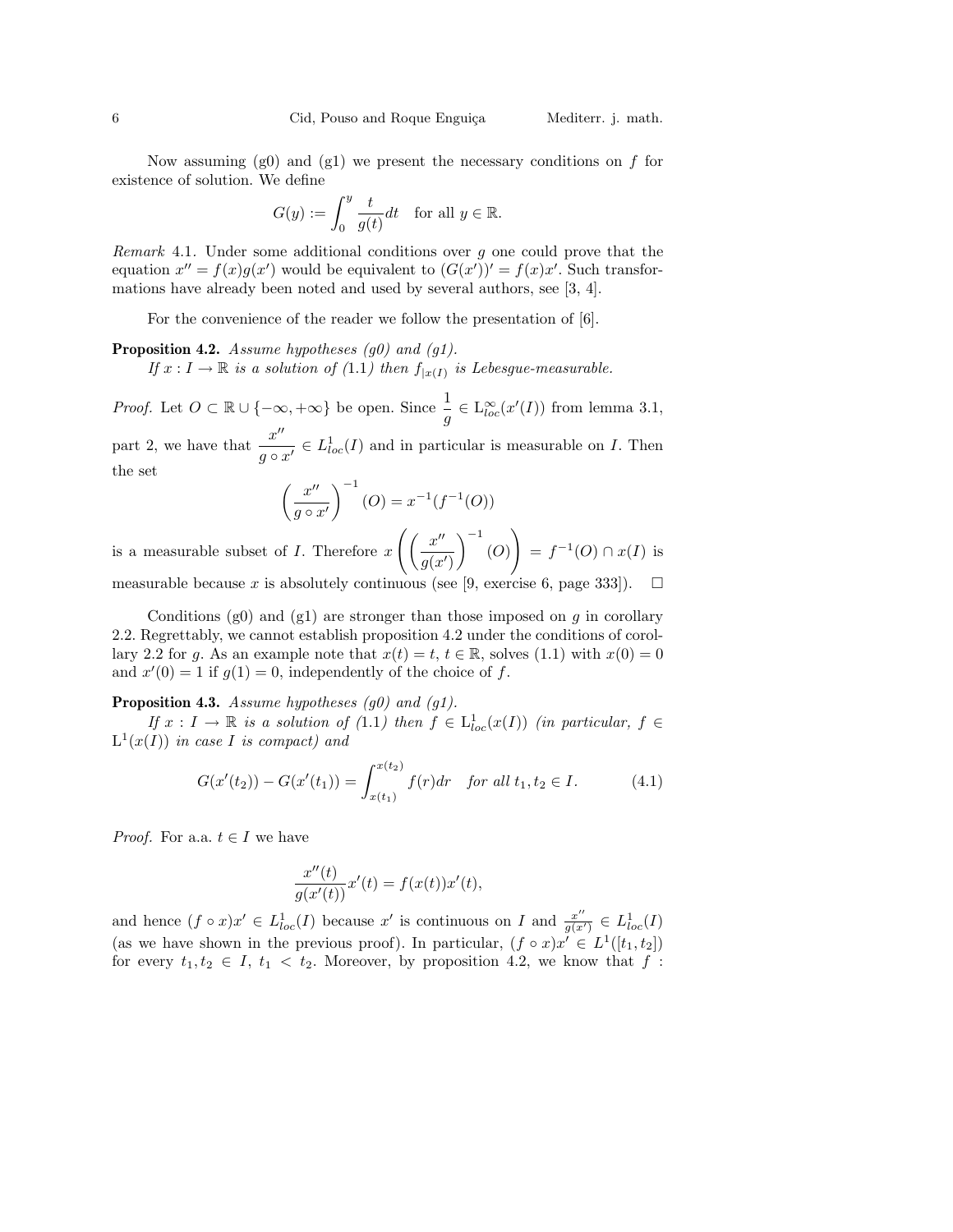$x(I) \to \mathbb{R} \cup \{-\infty, +\infty\}$  is measurable, so we can apply the part 1 of lemma 3.1 and conclude that  $f \in L^1(x([t_1, t_2]))$  and that

$$
\int_{t_1}^{t_2} \frac{x''(s)}{g(x'(s))} x'(s) ds = \int_{x(t_1)}^{x(t_2)} f(r) dr.
$$

Finally since  $\frac{x}{g(x)} \in L^{\infty}_{loc}(\mathbb{R})$  applying lemma 3.1, part 2, to the left-hand side in the previous relation we obtain

$$
\int_{t_1}^{t_2} \frac{x''(s)}{g(x'(s))} x'(s) ds = \int_{x'(t_1)}^{x'(t_2)} \frac{r}{g(r)} dr = G(x'(t_1)) - G(x'(t_2)),
$$
  
and (4.1) holds.

The following result follows immediately from  $(4.1)$  with  $t_1 = 0$  and the fact that  $G(y) \geq 0$  for all  $y \in \mathbb{R}$ .

**Corollary 4.4.** Assume hypotheses  $(g0)$  and  $(g1)$ .

If  $x: I \to \mathbb{R}$  is a solution of (1.1) then

$$
G(x_1) + \int_{x_0}^s f(r) dr \ge 0 \quad \text{for all } s \in x(I). \tag{4.2}
$$

Equation (4.1) establishes a fundamental identity that solutions must fulfill. If  $x: I \to \mathbb{R}$  is a solution and we put  $t_1 = 0$  and  $t_2 = t \in I$  in (4.1) we have

$$
G(x'(t)) = G(x_1) + \int_{x_0}^{x(t)} f(r) dr \text{ for all } t \in I,
$$

therefore, if  $x' \geq 0$  on I we can have the solution expressed as a solution of the first-order problem  $\overline{a}$ 

$$
x'(t) = G_{|[0, +\infty)}^{-1} \left( G(x_1) + \int_{x_0}^{x(t)} f(r) dr \right), \quad x(0) = x_0,
$$

and if  $x' \leq 0$  on I then x would satisfy

$$
x'(t) = G_{|(-\infty,0]}^{-1} \left( G(x_1) + \int_{x_0}^{x(t)} f(r) dr \right), \quad x(0) = x_0.
$$

In general  $x'$  changes sign on I and thus there is no reason to expect x to be a solution of any one of the previous first-order problems. However we still can have another necessary condition of existence in terms of  $G_{|[0,+\infty)}^{-1}$  and  $G_{|(-\infty,0]}^{-1}$  if  $x$  is, respectively,  $down-up$  or  $up-down$ , in the sense of the following definition:

**Definition 4.5.** Let I be a nontrivial real interval and  $\alpha \in C(I)$ . We say that  $\alpha$  is down-up on I if for each compact  $K \subset x(I)$  there exist  $t_1, t_2 \in I$  such that  $t_1 < t_2$ ,  $x(t_1) < x(t_2)$  and  $K \subset x([t_1, t_2])$ .

Analogously, we say that  $\alpha$  is up-down on I if for each compact  $K \subset x(I)$ there exist  $t_1, t_2 \in I$  such that  $t_1 < t_2$ ,  $x(t_1) > x(t_2)$  and  $K \subset x([t_1, t_2])$ .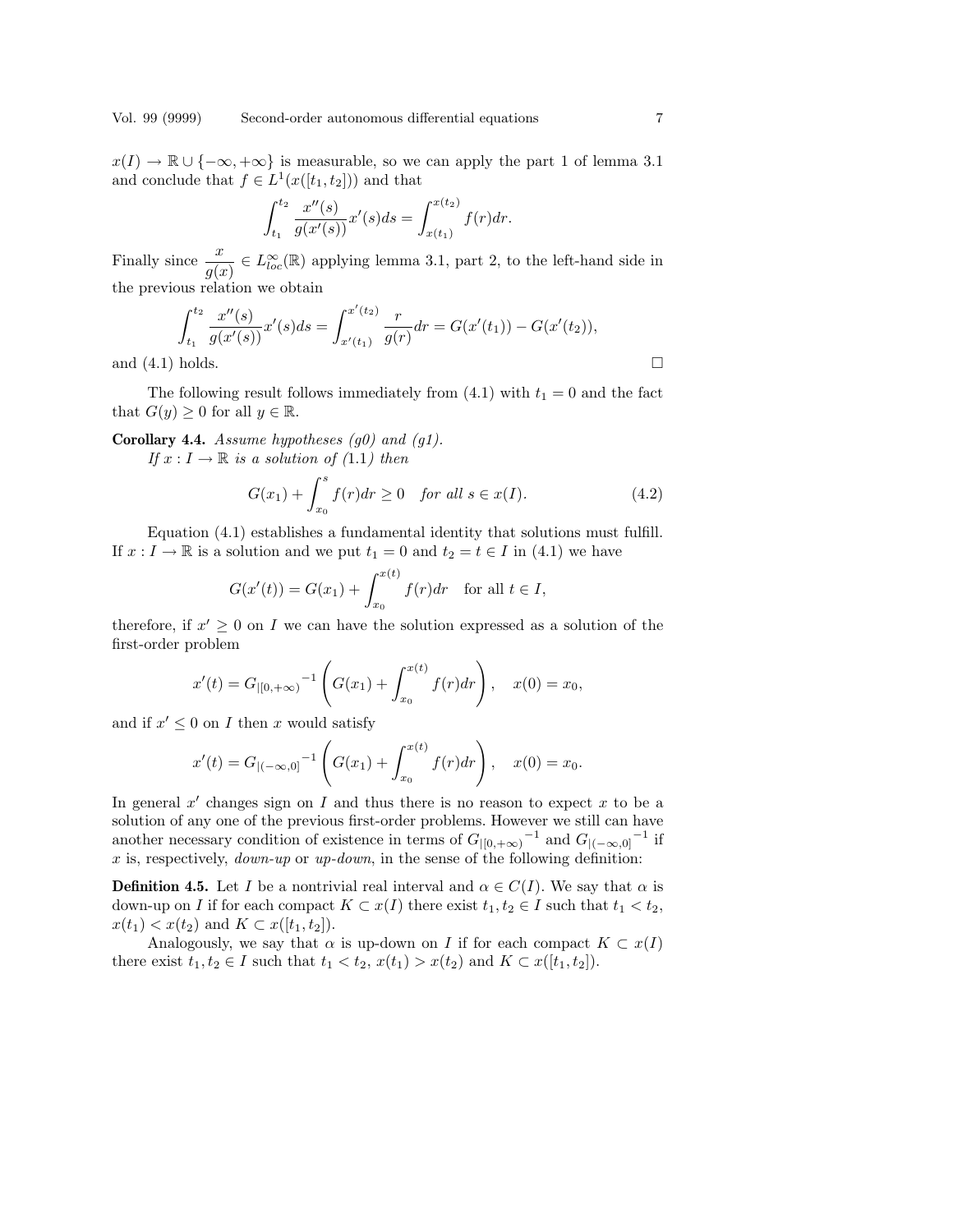#### Remarks to Definition 4.5.

1. Nonconstant continuous mappings are down-up or up-down on their domains (or both, as it happens with the sine function on  $\mathbb{R}$ ). To prove it let  $\alpha \in C(I)$  be nonconstant. We can choose sequences  $\{t_n\}$  and  $\{s_n\}$  in I with respective limits  $t_{\infty}, s_{\infty} \in \mathbb{R} \cup \{-\infty, +\infty\}$  and

$$
\lim_{n\to\infty}\alpha(t_n)=\inf_{t\in I}\alpha(t)\in[-\infty,+\infty)
$$

and

$$
\lim_{n \to \infty} \alpha(s_n) = \sup_{t \in I} \alpha(t) \in (-\infty, +\infty].
$$

If  $\alpha$  attains a global minimum at some  $t_0 \in I$  we simply take  $t_n = t_0$  for all  $n \in \mathbb{N}$ , and we can proceed similarly if  $\alpha$  attains a global maximum. Now it only remains to check whether  $t_{\infty} < s_{\infty}$  or  $t_{\infty} > s_{\infty}$  to deduce that  $\alpha$  is, respectively, down-up or up-down (note that many possible choices of the sequences  $\{t_n\}$  and  ${s_n}$  are possible, but note also that a given function might be both down-up and up-down).

2. If a mapping  $\alpha \in C^1(I)$  is down-up on I then  $\alpha(I) = \alpha(\alpha'^{-1}([0, +\infty)))$ , i.e. every point in  $\alpha(I)$  is reached at some  $t \in I$  such that  $\alpha'(t) \geq 0$ . To prove it let  $s \in \alpha(I)$  be fixed, consider the compact  $K = \{s\}$ , and let  $t_1, t_2 \in I$  be such that  $t_1 < t_2, x(t_1) < x(t_2)$  and  $K \subset x([t_1, t_2])$ . If  $x(t_1) < s$  then  $x(t^*) = s$  and  $x'(t^*) \geq 0$  for

$$
t^* = \sup\{t \in (t_1, t_2] : x(r) < s \text{ for all } r \in [t_1, t]\},
$$

and if  $x(t_2) > s$  then  $x(t_*) = s$  and  $x'(t_*) \geq 0$  for

$$
t_* = \inf\{t \in [t_1, t_2) : x(r) > s \text{ for all } r \in [t, t_2]\}.
$$

Analogously, if  $\alpha$  is up-down on I then  $\alpha(I) = \alpha(\alpha'^{-1}((-\infty,0]))$ .

3. Nondecreasing (nonconstant) continuously differentiable mappings are down-up on their domains, and nonincreasing ones are up-down.

4. (Down-up/up-down solutions of (1.1)) Every solution of (1.1) with  $x_1 > 0$  is increasing on a neighborhood of  $t = 0$ , therefore it is down-up on a neighborhood of  $t = 0$ . An analogous remark is valid for up-down solutions in connection with  $x_1$  < 0. Therefore, from the local point of view, solutions of  $(1.1)$  can only be down-up when  $x_1 > 0$  and can only be up-down when  $x_1 < 0$ .

However things are not so easy for noncontinuable solutions, as some problems (1.1) with  $x_1 > 0$  may have up-down solutions that are not down-up and that cannot be extended to down-up solutions, or simply that cannot be extended at all. As an example, note that

$$
x(t) = \begin{cases} \sin t, & \text{if } t \le \pi, \\ \sqrt{2} \text{tg} \left( -\frac{t - \pi}{\sqrt{2}} \right), & \text{if } \pi \le t < \pi + \frac{\pi \sqrt{2}}{2}, \end{cases}
$$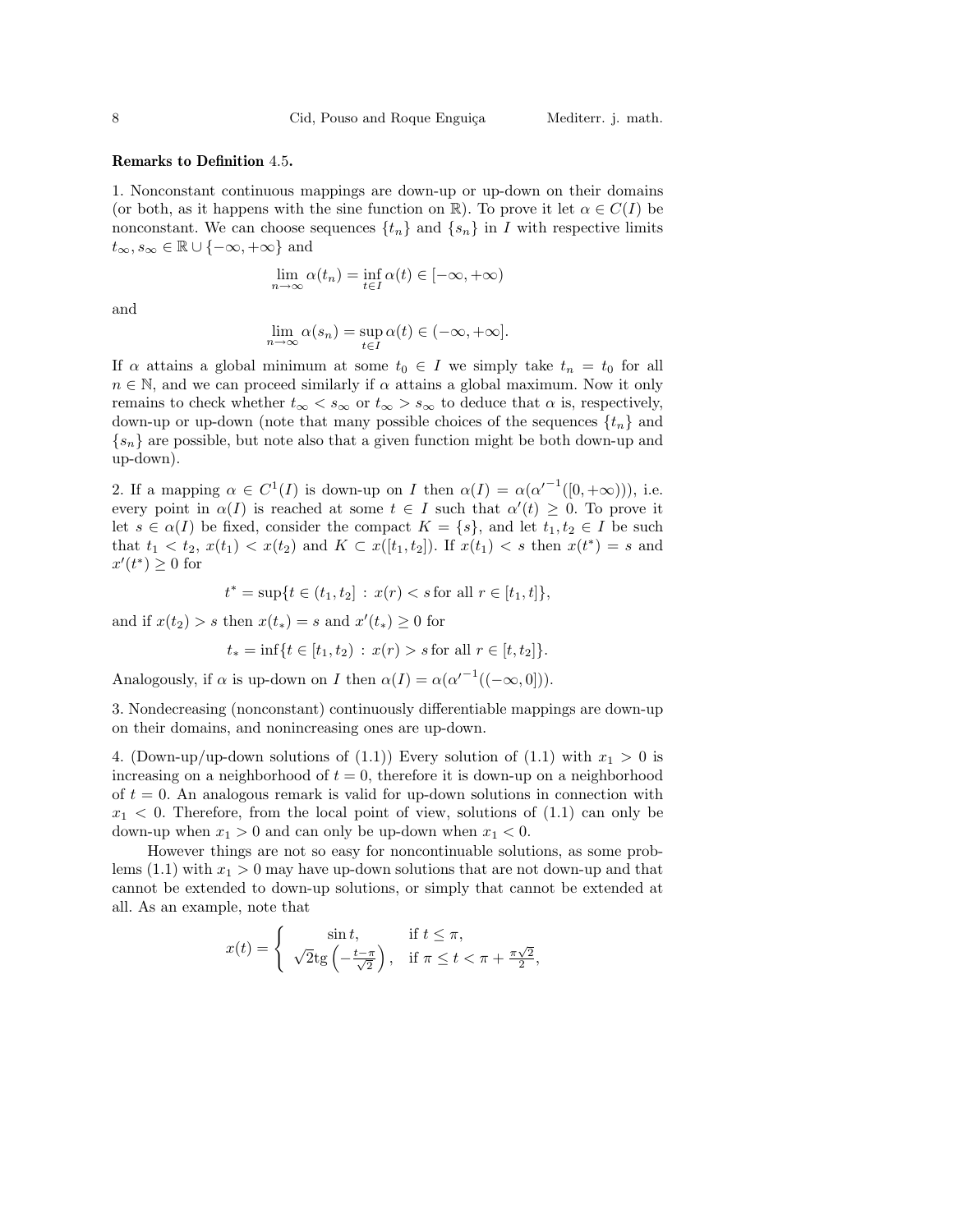Vol. 99 (9999) Second-order autonomous differential equations 9

is a noncontinuable and up-down solution of (1.1) with  $x_0 = 0, x_1 = 1, f(x) = -x$ , and

$$
g(y) = \begin{cases} -y, & \text{if } y \le -1, \\ 1, & \text{if } -1 < y. \end{cases}
$$

To prove our next proposition we will need the following results on Lebesgue measure in  $\mathbb{R}$ , which will be denoted here and henceforth by  $\mu$ . The second part of the lemma establishes that the set of the critical values of a everywhere differentiable function is null measurable.

**Lemma 4.6.** Let  $\alpha : [a, b] \to \mathbb{R}$  be a given mapping.

- 1. [9, lemma 6.88] Suppose that  $M \subset (a, b)$  is measurable and that there exists  $L \geq 0$  such that  $D^{\dagger} \alpha(x) \leq L$  and  $D_{\alpha}(x) \geq -L$  for all  $x \in M$ . Then  $\mu(\alpha(M)) \leq L\mu(M).$
- 2. If  $\alpha$  is differentiable at every point of [a, b], then  $\mu(\alpha(\alpha'^{-1}(\{0\})))=0$ .

**Proof of part 2.** Apply the first part to  $M = \alpha'^{-1}(\{0\}) \setminus \{a, b\}$  with  $L = 0$ .

Next we establish our final necessary condition for the existence of nonconstant solutions. For simplicity we will use the following notation:  $G_+^{-1} = G_{|[0, +\infty)}^{-1}$ and  $G_{-}^{-1} = G_{|(-\infty,0]}^{-1}$ .

**Proposition 4.7.** Assume hypotheses  $(q0)$  and  $(q1)$  hold.

If  $x: I \to \mathbb{R}$  is a nonconstant solution of (1.1) then the mapping

$$
F(s) := G(x_1) + \int_{x_0}^s f(r) dr \quad \text{for all } s \in x(I),
$$

is well defined and

$$
F(s) > 0 \quad for almost all  $s \in x(I)$ . \tag{4.3}
$$

Moreover, if  $x$  is down-up on  $I$  then

$$
\frac{\max\{1, (g \circ G_+^{-1} \circ F)|f|\}}{G_+^{-1} \circ F} \in \mathcal{L}_{loc}^1(x(I)),\tag{4.4}
$$

and for every  $t_1, t_2 \in I$  with  $t_1 \leq t_2$  we have

$$
\int_{x(t_1)}^{x(t_2)} \frac{dr}{G_+^{-1}(F(r))} \le t_2 - t_1;
$$
\n(4.5)

and if, on the other hand, x is up-down on I then  $(4.4)$  is valid with  $G_{+}^{-1}$  replaced by  $G_{-}^{-1}$  and for every  $t_1, t_2 \in I$  with  $t_1 \leq t_2$  we have

$$
\int_{x(t_1)}^{x(t_2)} \frac{dr}{G_{-}^{-1}(F(r))} \le t_2 - t_1.
$$
\n(4.6)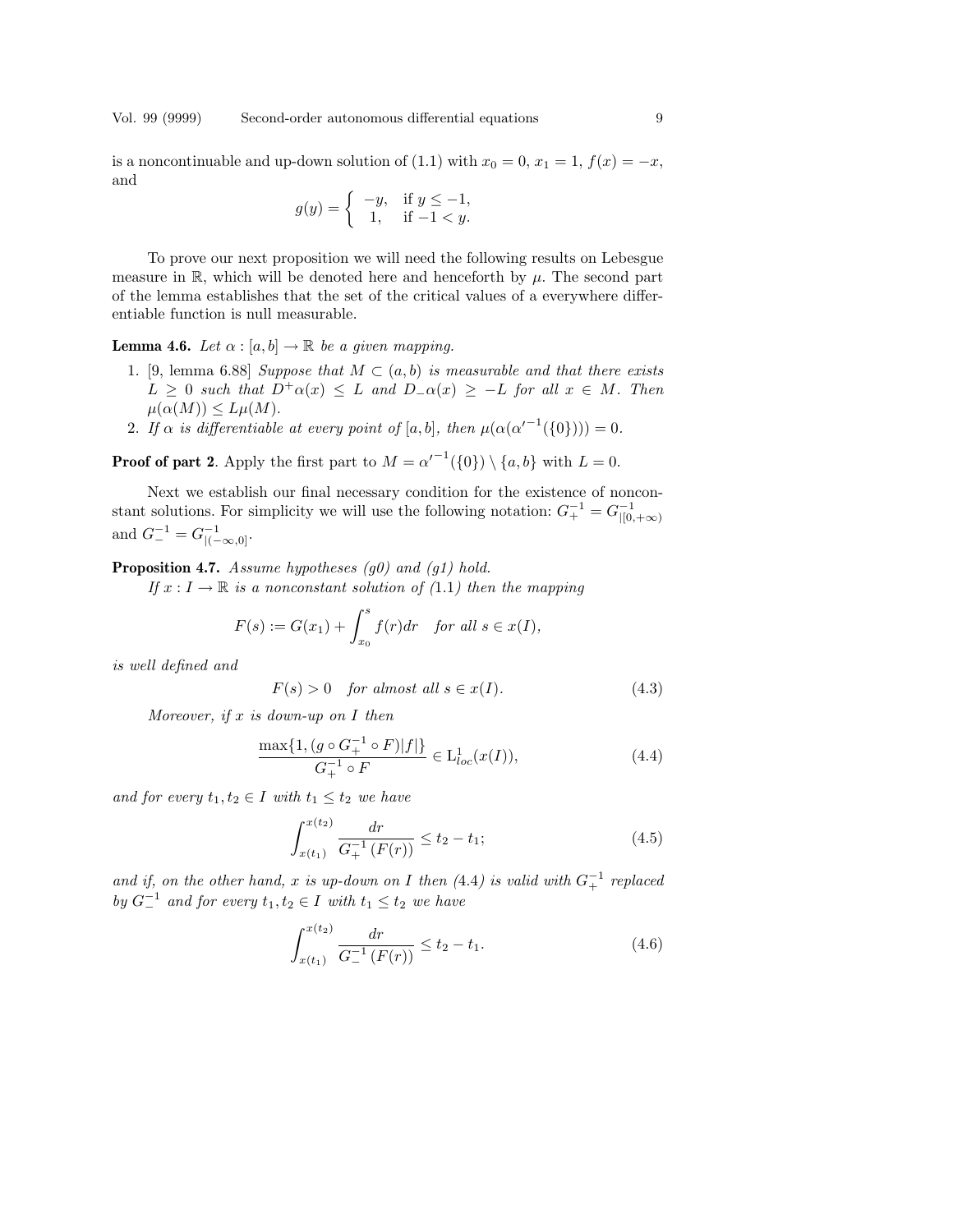*Proof.* By (4.2) we know that  $F(s) = G(x_1) + \int_{x_0}^s f(r) dr \ge 0$  for all  $s \in x(I)$ .

Let us suppose that  $x$  is down-up on  $I$  and define the measurable and nonnegative mapping  $\phi: x(I) \to [0, +\infty]$  as

$$
\phi(s) := \frac{1}{G_+^{-1}(F(s))}, \quad \text{if } F(s) > 0, \\ := +\infty, \quad \text{if } F(s) = 0.
$$

Note that  $\phi$  is well-defined: since x is down-up, for each  $s \in x(I)$  there exists  $t \in I$  such that  $x(t) = s$  and  $x'(t) \geq 0$ , therefore (4.1) with  $t_1 = 0$  and  $t_2 = t$  is equivalent to

$$
G_{|[0,\infty)}(x'(t)) = G(x_1) + \int_{x_0}^s f(r) dr = F(s),
$$

in particular,  $G_+^{-1}(F(s))$  is defined.

Let  $t_1, t_2 \in I$  be such that  $t_1 < t_2$  and  $x(t_1) < x(t_2)$ , and denote  $J = [t_1, t_2]$ . We are going to prove that

$$
\phi \text{ and the product } |(g \circ G_+^{-1} \circ F)f\phi| \text{ belong to } \mathcal{L}^1(x(J)).
$$
 (4.7)

Elementary arguments show that every point in  $x(J)$  is attained at some point in J with nonnegative derivative, i.e.

$$
x(J) = x(J \cap {x'}^{-1}([0, +\infty))) = x(J \cap {x'}^{-1}(\{0\})) \cup x(J \cap {x'}^{-1}(0, +\infty)),
$$

and since, by virtue of the second part of lemma 4.6, we have

$$
\mu(J \cap x({x'}^{-1}(\{0\}))) = 0,
$$

then (4.7) is equivalent to

$$
\phi, \ |(g \circ G_+^{-1} \circ F)f\phi| \in L^1(x((t_1, t_2) \cap {x'}^{-1}(0, +\infty))), \qquad (4.8)
$$

as we are only removing null-measure subsets from  $x(J)$ .

The set  $(t_1, t_2) \cap x'^{-1}(0, +\infty)$  is open, thus it can be expressed as a countable union of pairwise disjoint intervals, say  $I_n = (a_n, b_n), n \in \mathbb{N}$ .

Let  $n \in \mathbb{N}$  be fixed. By definition of  $I_n$  and  $(4.1)$  with  $t_1$  replaced by 0, for all  $t \in I_n$  we have

$$
0 < x'(t) = G_+^{-1} \left( G(x_1) + \int_{x_0}^{x(t)} f(r) dr \right) = \frac{1}{\phi(x(t))},\tag{4.9}
$$

and therefore  $(\phi \circ x)x' = 1$  on  $I_n$ , so we can apply the first part of lemma 3.1 with f replaced by  $\phi$  and I by  $[a_n, b_n]$ , to have that  $\phi \in L^1(x(a_n), x(b_n))$  and

$$
\int_{x(a_n)}^{x(b_n)} \phi(r) dr = \int_{a_n}^{b_n} \phi(x(s))x'(s) ds = b_n - a_n.
$$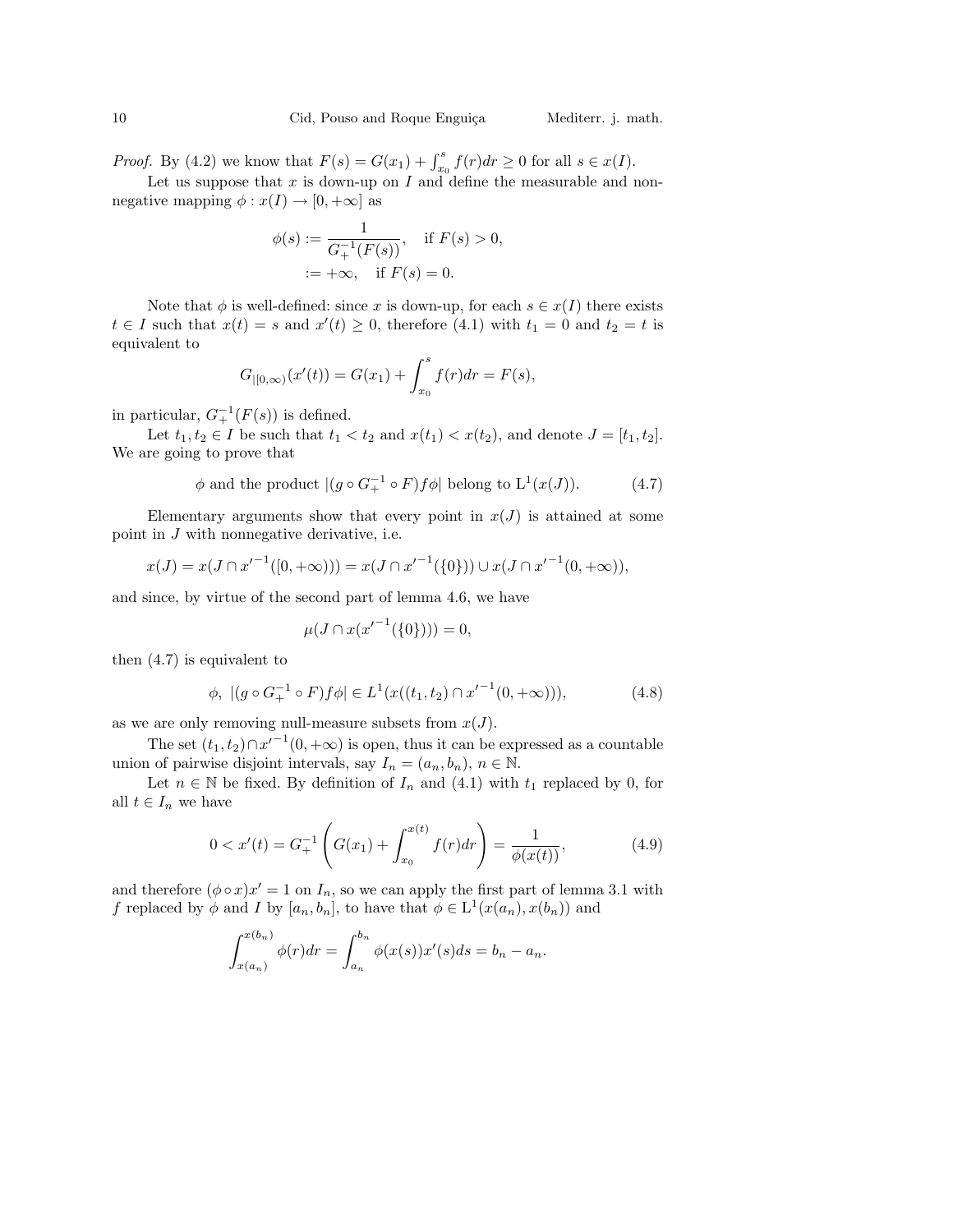Hence we have

$$
\int_{x(x'-1(0,+\infty)\cap(t_1,t_2))} \phi(r)dr = \int_{\cup x(I_n)} \phi(r)dr
$$
\n
$$
\leq \sum_{n=1}^{\infty} \int_{x(a_n)}^{x(b_n)} \phi(r)dr = \sum_{n=1}^{\infty} (b_n - a_n)
$$
\n
$$
\leq t_2 - t_1 < +\infty,
$$

then we can apply the first part of lemma 3.1 with f replaced by  $\phi$  and I by J, to have  $\phi \in L^1(x(J))$  and

$$
\int_{x(t_1)}^{x(t_2)} \phi(r) dr \le t_2 - t_1. \tag{4.10}
$$

Note that  $\phi \in L^1(x(J))$  implies that (4.3) holds with  $x(I)$  replaced by  $x(J)$ , and then (4.10) is equivalent to (4.5) (note that (4.5) is trivial if  $x(t_1) \geq x(t_2)$ ).

To show that  $h = |(g \circ G_+^{-1} \circ F)f\phi|$  satisfies (4.8), we first use (4.9) to ensure that for each  $n \in \mathbb{N}$  the following relations hold on  $I_n$ :

$$
(h \circ x)x' = g(G_+^{-1}(F(x)))|f(x)|\phi(x)x' = g(x')|f(x)| = |x''| \in L^1(I_n),
$$

and then the first part of lemma 3.1 implies  $h \in L^1(x(I_n))$  and

$$
\int_{x(x'^{-1}(0,+\infty)\cap(t_1,t_2))} h(r) = \int_{\bigcup x(I_n)} h(r) dr
$$
\n
$$
\leq \sum_{n=1}^{\infty} \int_{x(a_n)}^{x(b_n)} h(r) dr
$$
\n
$$
= \sum_{n=1}^{\infty} \int_{a_n}^{b_n} |x''(s)| ds \leq \int_{t_1}^{t_2} |x''(s)| ds < +\infty.
$$

Note that, since x is down-up on I, each compact  $K \subset x(I)$  is contained in some  $x(J)$  with J as above, and thus  $\max\{1, g(G^{-1}(F(\cdot)))|f|\}\phi \in L^1_{loc}(x(I))$ . This implies  $(4.3)$  and  $(4.4)$ .

Finally, if x is up-down on I, then  $v(t) := x(-t)$  for all  $t \in -I := \{-t : t \in I\}$ is down-up on  $-I$  and it is a solution of (1.1) with g replaced by  $\tilde{g}(y) := g(-y)$  for all  $y \in \mathbb{R}$  and  $x_1$  replaced by  $-x_1$ . Therefore (4.3), (4.4) and (4.5) are valid with  $x_1$  replaced by  $-x_1, x(I)$  replaced by  $v(-I)$ , G replaced by

$$
\tilde{G}(y) := \int_0^y \frac{r}{\tilde{g}(r)} dr \quad \text{for all } y \in \mathbb{R},
$$

g replaced by  $\tilde{g}$ , and  $G_+^{-1}$  replaced by  $\tilde{G}_{|[0,+\infty)}^{-1}$ . Now it suffices to take into account that  $x(I) = v(-I)$ ,  $\tilde{G}(y) = G(-y)$  for all  $y \in \mathbb{R}$  and  $\tilde{G}_{|[0,+\infty)}^{-1} = -G_{-}^{-1}$  to conclude that (4.4) with  $G_+^{-1}$  replaced by  $G_+^{-1}$  and (4.6) hold.  $\square$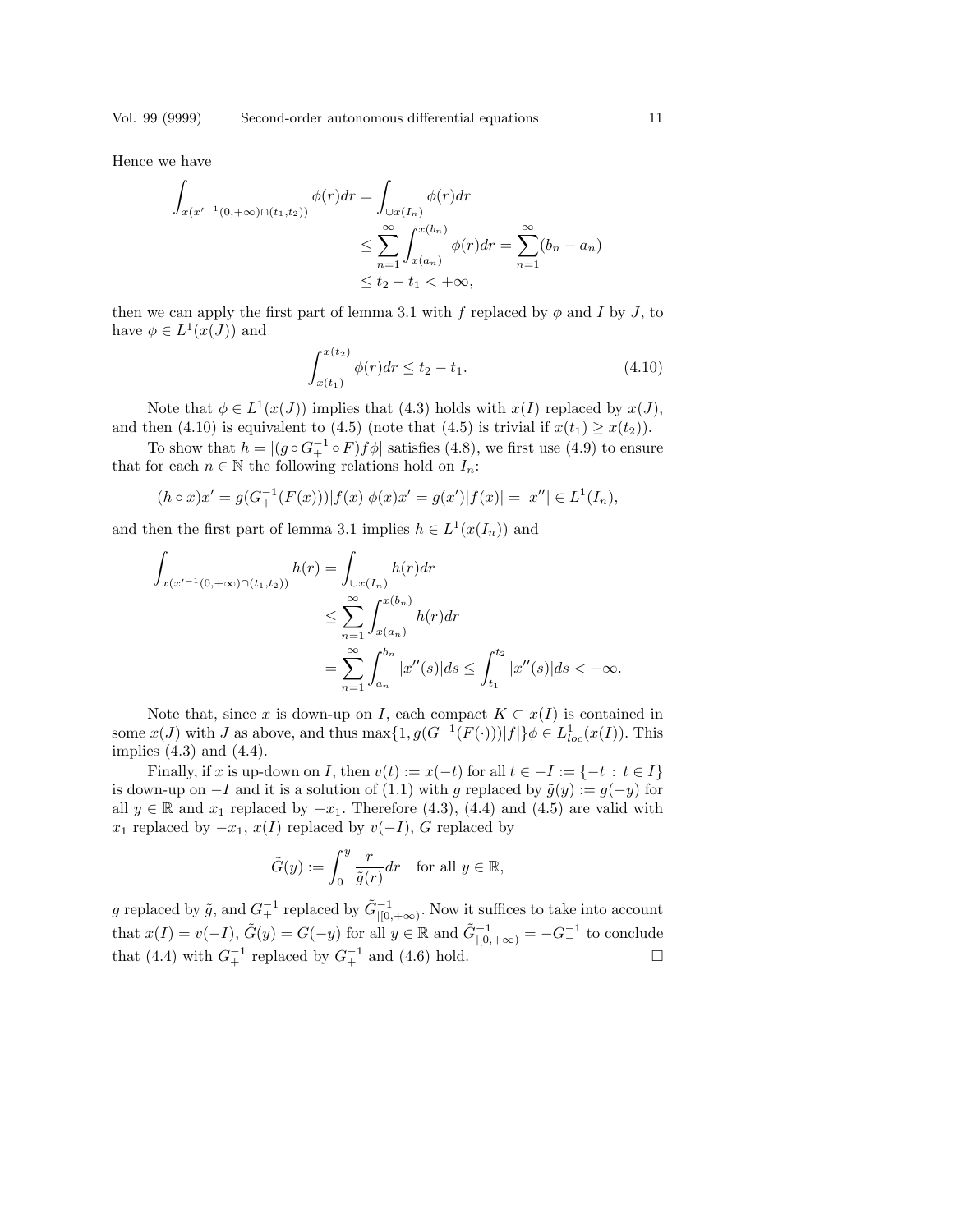#### 5. Sufficient conditions for existence of solutions

Next we prove that the previous necessary conditions for existence of nonconstant solutions are also sufficient. We shall refer to the time maps

$$
\tau_{sgn(x_1)}: y \in J \longmapsto \tau_{sgn(x_1)}(y) := \int_{x_0}^{y} \frac{dr}{G_{sgn(x_1)}^{-1} \left( G(x_1) + \int_{x_0}^{r} f(s)ds \right)}, \quad (5.1)
$$

where the notation  $sgn(z)$  means + when  $z > 0$ , – when  $z < 0$ , and can be either  $+$  or  $-$  when  $z = 0$ .

**Theorem 5.1.** Assume hypotheses  $(g0)$  and  $(g1)$ .

The problem (1.1) has the constant solution if and only if  $f(x_0) = 0 = x_1$ .

Moreover, the following statements are pairwise equivalent for a given nontrivial interval J such that  $x_0 \in J$ :

(i) 
$$
f \in L_{loc}^1(J)
$$
,  $G(x_1) + \int_{x_0}^y f(s)ds > 0$  for almost all  $y \in J$ , and  
\n
$$
\frac{\max\{1, g\left(G_{sgn(x_1)}^{-1}\left(G(x_1) + \int_{x_0}^{\cdot} f(s)ds\right)\right)|f| \}}{G_{sgn(x_1)}^{-1}\left(G(x_1) + \int_{x_0}^{\cdot} f(s)ds\right)} \in L_{loc}^1(J).
$$
\n(5.2)

(ii) The problem  $(1.1)$  has a strictly monotone solution x implicitly given by

$$
\int_{x_0}^{x(t)} \frac{dr}{G_{sgn(x_1)}^{-1} \left( G(x_1) + \int_{x_0}^r f(s)ds \right)} = t \quad \text{for all } t \in \tau_{sgn(x_1)}(J), \tag{5.3}
$$

which increases if  $sgn(x_1) = +$  and decreases if  $sgn(x_1) = -$ .

(iii) The problem (1.1) has a nonconstant solution  $x: I \to \mathbb{R}$  with  $x(I) = J$  and  $sgn(x_1)x$  is down-up on I.

*Proof.* Obviously,  $x(t) = x_0$  for all  $t \in \mathbb{R}$  solves (1.1) if  $f(x_0) = 0 = x_1$ , and only in that case.

Let us show that (i) implies (ii). Assume first that  $sgn(x_1) = -$  and consider the mapping  $\tau_-\$  defined in (5.1). The assumptions imply that  $\tau_-\$  is absolutely continuous over each compact subinterval of J and that  $\tau_{-}'(y) < 0$  a.e. on J. Therefore lemma 3.4 ensures that it has a strictly decreasing inverse  $x = \tau_-^{-1}$ :  $\tau(J) \to \mathbb{R}$  which is absolutely continuous over each compact subinterval of  $\tau_{-}(J)$ . Furthermore  $\tau_-(x_0) = 0$  and thus  $x(0) = x_0$ .

Lemma 3.4 also ensures that

$$
x'(t) = G_{-}^{-1} \left( G(x_1) + \int_{x_0}^{x(t)} f(s)ds \right) \quad \text{for a.a. } t \in \tau_-(J), \tag{5.4}
$$

and since the right-hand side is continuous then  $x'$  is continuous as well and equality holds everywhere in (5.4). In particular  $x'(0) = x_1$ .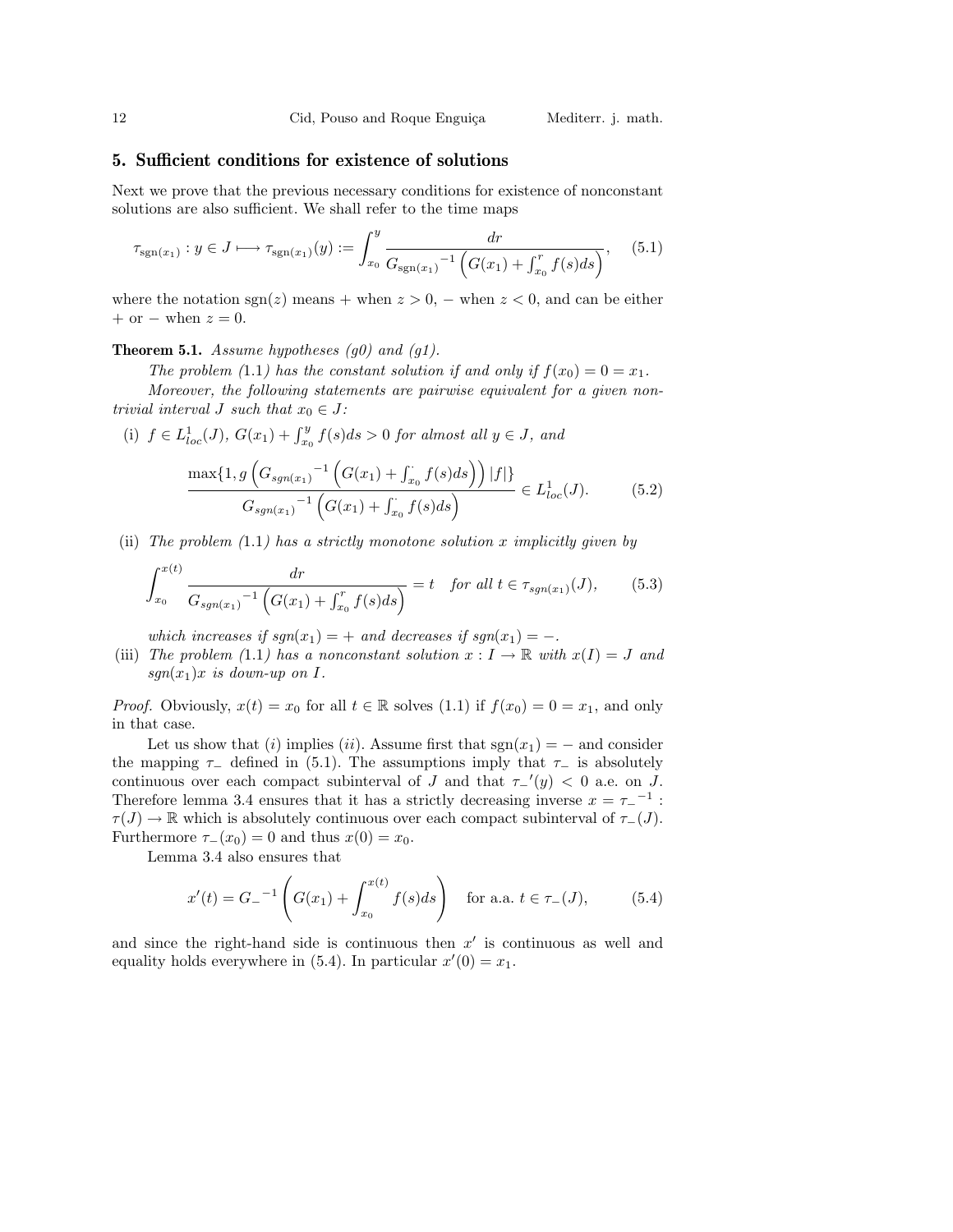Let us show now that  $x'$  is absolutely continuous on each compact subinterval Let us show now that x' is absolutely continuous on each of  $\tau_-(J)$ . Denote  $F(s) = G(x_1) + \int_{x_0}^s f(r) dr$  for  $s \in J$ . Then

$$
(((G_{-}^{-1})' \circ F)F')(s) = \frac{g(G_{-}^{-1}(F(s)))f(s)}{G_{-}^{-1}(F(s))} \text{ for a.a. } s \in J
$$

and since by hypothesis it belongs to  $L_{loc}^1(J)$ , lemma 3.2,  $(i)$ , with  $[a, b]$  replaced by any compact subinterval of J guarantees that  $G_-\textsuperscript{-1}$  o F is absolutely continuous on such a compact interval. Now the absolute continuity of  $x'$  follows from the relation  $x' = (G_0^{-1} \circ F) \circ x$ , the monotonicity of x and [7, theorem 9.3].

Theorem 6.93 in [9] ensures the possibility of using the chain rule in (5.4) to have  $x''(t) = f(x(t))g(x'(t))$  for a.a.  $t \in \tau_-(J)$  (we note that  $x' \neq 0$  a.e.). Hence x is an decreasing solution of (1.1).

In case sgn $(x_1) = +$  it suffices to replace  $\tau_-\,$  by  $\tau_+$ .

Now  $(ii)$  trivially implies  $(iii)$ , and  $(iii)$  implies  $(i)$  by virtue of propositions 4.2, 4.3 and 4.7.  $\Box$ 

Remark 5.2. Existence of a solution of (1.1) with  $x_1 \geq 0$  and range J implies the existence of a down-up solution with range  $J$  when  $g$  is even.

To prove it let  $x: I \to \mathbb{R}$  be a solution of (1.1) with  $x_1 \geq 0$  which is not down-up and we will show that there is a down-up solution with the same range. First since x must be up-down, there exists  $t_0 \in I$  such that  $x(t_0) = x_0$  and  $x'(t_0) = -x_1$ . On the other hand, since x is not down-up there exists  $t_1 \in I$  such that  $x'(t_1) = 0$ . Let  $v(t) = x(2t_1 - t)$  for  $t \in \hat{I} := 2t_1 - I$ . Since g is even, v is a solution of the differential equation,  $x(I) = v(\hat{I})$ , and

$$
v(2t_1 - t_0) = x_0
$$
 and  $v'(2t_1 - t_0) = x_1$ ,

so, up to translation in time,  $v$  and  $x$  are solutions of the same problem having the same range.

Similarly, the existence of solutions with  $x_1 \leq 0$  and range J implies the existence of up-down solutions with the same range when  $g$  is even.

The previous remark, and the fact that  $G_-\prime^{-1} = -G_+^{\phantom{-1}-1}$  when g is even, allow us to prove the following corollary of theorem 5.1.

## **Corollary 5.3.** Assume hypotheses  $(g0)$  and  $(g1)$ .

If  $g$  is even then the following statements are pairwise equivalent for a given nontrivial interval J such that  $x_0 \in J$ :

(i)  $f \in L^1_{loc}(J)$ ,  $G(x_1) + \int_{x_0}^y f(s)ds > 0$  for almost all  $y \in J$ , and

$$
\frac{\max\{1, g\left(G_{+}^{-1}\left(G(x_{1}) + \int_{x_{0}} f(s)ds\right)\right)|f|\}}{G_{+}^{-1}\left(G(x_{1}) + \int_{x_{0}} f(s)ds\right)} \in L_{loc}^{1}(J). \tag{5.5}
$$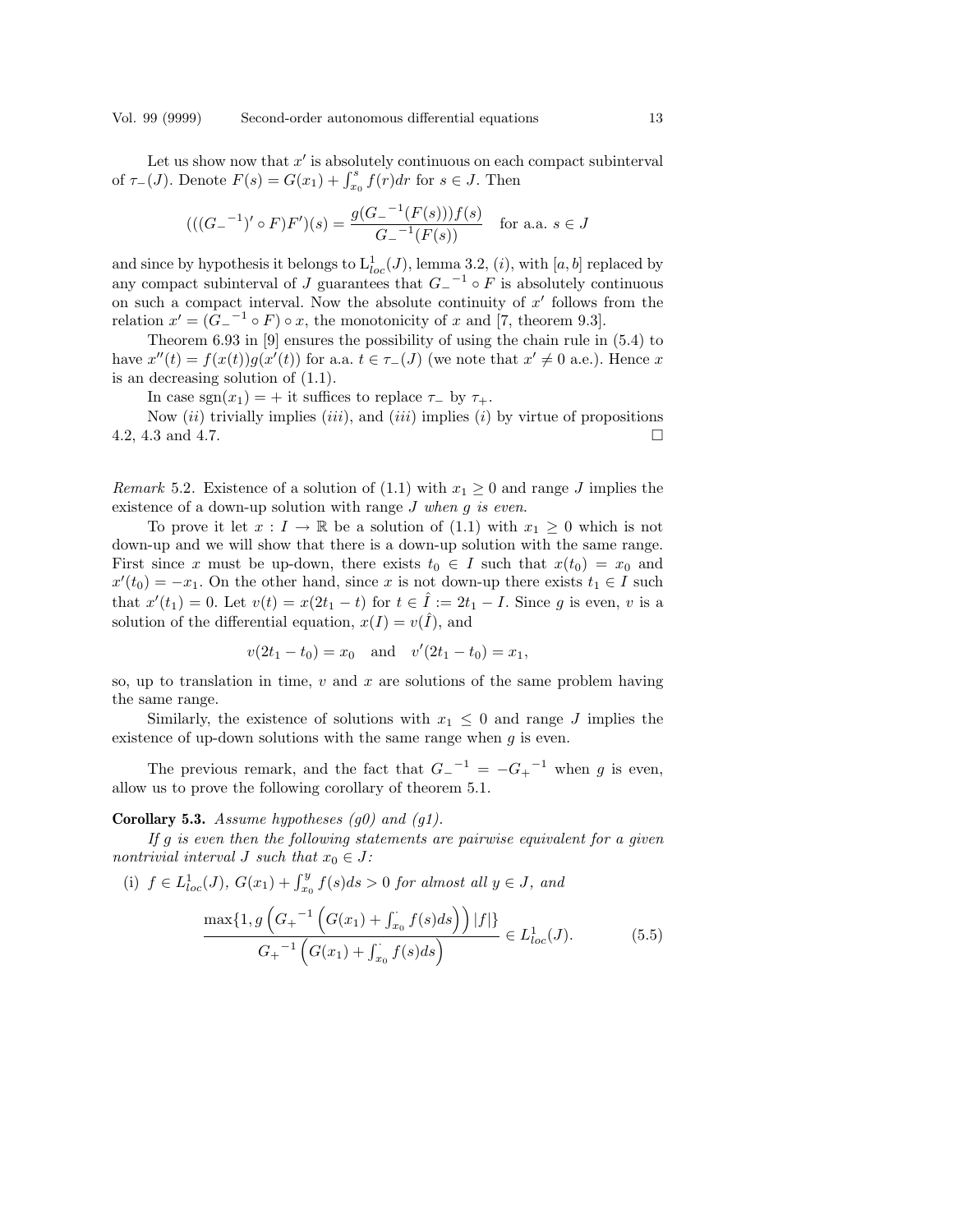(ii) The problem  $(1.1)$  has a strictly monotone solution x implicitly given by

$$
\int_{x_0}^{x(t)} \frac{dr}{G_+^{-1} \left( G(x_1) + \int_{x_0}^r f(s) ds \right)} = sgn(x_1)t \quad \text{for all } t \in sgn(x_1)\tau_+(J), \quad (5.6)
$$

which increases if  $sgn(x_1) = +$  and decreases if  $sgn(x_1) = -$ . (iii) The problem (1.1) has a nonconstant solution  $x : I \to \mathbb{R}$  with  $x(I) = J$ . Remark 5.4. Taking  $q \equiv 1$  the preceding corollary reduces to [6, theorem 3.1]

If we allow  $g$  to vanish the search of necessary conditions for the existence of solution of equation  $(1.1)$  seems to be much more difficult, as we already have pointed out. On the other hand a detailed revision of " $(i) \implies (ii)$ " in the proof of theorem 5.1 shows that we can obtain the same conclusion under weaker assumptions over g, as we present in the following theorem.

Theorem 5.5. Suppose that the following assumptions hold:

(h1) 
$$
g(y) > 0
$$
 for a.a.  $y \in \mathbb{R}$  and  $\frac{1}{g(\cdot)} \in L^1_{loc}(\mathbb{R})$ ,  
\n(h2)  $f \in L^1_{loc}(J)$ ,  $G(x_1) + \int_{x_0}^s f(r) dr > 0$  for almost all  $s \in J$ , and  
\n
$$
\frac{\max\{1, g\left(G_{sgn(x_1)}^{-1}\left(G(x_1) + \int_{x_0}^s f(s) ds\right)\right)|f| \}}{G_{sgn(x_1)}^{-1}\left(G(x_1) + \int_{x_0}^s f(s) ds\right)} \in L^1_{loc}(J).
$$

Then  $(1.1)$  has a strictly monotone solution x implicitly given by

$$
\int_{x_0}^{x(t)} \frac{dr}{G_{sgn(x_1)}^{-1} \left( G(x_1) + \int_{x_0}^r f(s) ds \right)} = t \quad \text{for all } t \in \tau_{sgn(x_1)}(J).
$$

# 6. Uniqueness, extremality and multiplicity

Whenever  $x_1 = 0$ , Theorem 5.1 (i) implies the existence of an increasing solution (considering  $sgn(0) = +$ ) and a decreasing one (considering  $sgn(0) = -$ ). If  $f(x_0) = 0$  we would also have the constant solution  $x(t) \equiv x_0$ . Thus, if  $x_1 = 0$  we cannot expect in general to have local uniqueness for problem (1.1). However if  $x_1 \neq 0$  the solution given by Theorem 5.1 is locally unique.

#### **Theorem 6.1.** Assume hypotheses  $(g0)$  and  $(g1)$ .

If  $x: I \to \mathbb{R}$  is a solution of (1.1) with  $x_1 \neq 0$ , then x is the unique solution of (1.1) on the connected component of  $\{t \in I : x'(t) \neq 0\}$  that contains 0 (we shall denote it by  $I_+$ ).

*Proof.* Let  $x: I \to \mathbb{R}$  be a nonconstant solution of (1.1). Then  $sgn(x_1)x$  is down-up in  $I_+$  and Theorem (5.1) (i) holds for  $J_+ = x(I_+)$ . Formula (4.1) with  $t_1 = 0$  and  $t_2 = t \in I_+$  gives

$$
0 < G\left(x'(t)\right) = G(x_1) + \int_{x_0}^{x(t)} f(r) \, dr \quad \text{for all } t \in I_+;\tag{6.1}
$$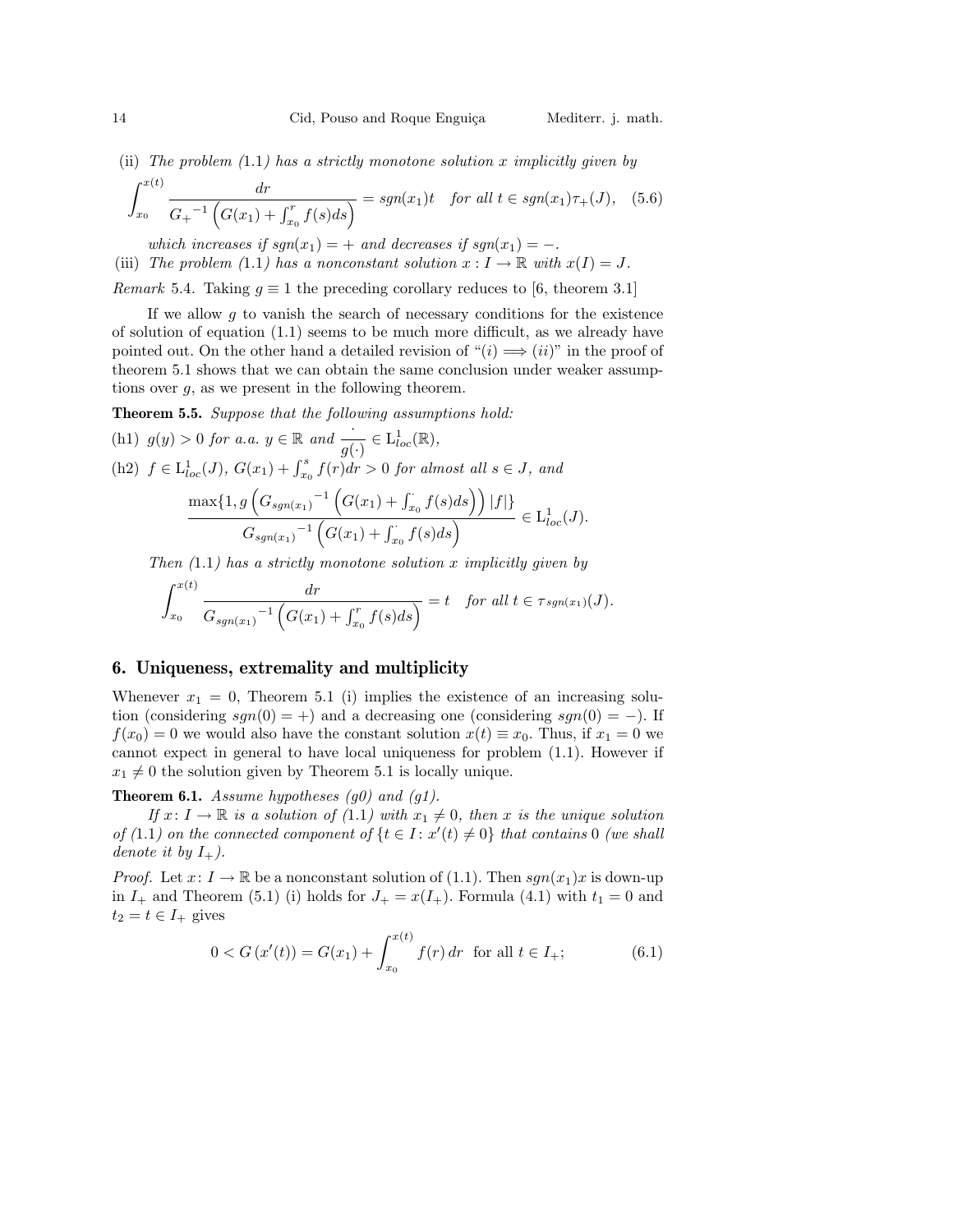Vol. 99 (9999) Second-order autonomous differential equations 15

hence

$$
\frac{x'(t)}{G_{sgn(x_1)}^{-1} \left( G(x_1) + \int_{x_0}^{x(t)} f(r) dr \right)} = 1 \text{ for all } t \in I_+,
$$

and Lemma 3.1 (1) ensures that integration between 0 and  $t \in I_+$  gives

$$
\tau_{sgn(x_1)}(x(t)) = t \quad \text{for all } t \in I_+.
$$
\n
$$
(6.2)
$$

In particular,  $\tau_{sgn(x_1)}(x(I_+))=I_+.$ 

Let  $y: I_y \to \mathbb{R}$  be another solution of (1.1), such that  $I_+ \cap I_y$  is a nontrivial interval. If we prove that  $y'(t) \neq 0$  for all  $t \in I_+ \cap I_y$ , we obviously have  $x(t) = y(t)$ in  $I_+ \cap I_y$ , since  $y(t)$  would satisfy  $\tau_{sgn(x_1)}(y(t)) = t$ .

Towards a contradiction, assume that there exists an interval  $[a, b] \subset I_+ \cap I_u$ , such that  $|y'(t)| > 0$  for all  $t \in (a, b)$ , and  $a = y'(b) = 0$ , or  $y'(a) = b = 0$ . Let us consider the first case since the other one may be treated analogously.

By  $(4.1)$ , we have

$$
0 = G(y'(b)) = G(x_1) + \int_{x_0}^{y(b)} f(r) dr,
$$

which implies, by (6.1), that  $y(b) \notin x(I_+).$ 

Using (4.1) again, we deduce that, for all  $t \in [0, b)$ ,

$$
\frac{y'(t)}{G_{sgn(x_1)}^{-1} \left( G(x_1) + \int_{x_0}^{y(t)} f(r) dr \right)} = 1,
$$

and integrating between 0 and b, we get

$$
\tau_{sgn(x_1)}\left(y\left(b\right)\right) = b
$$

and therefore,  $\tau_{sgn(x_1)}(y(b)) \in I_+ = \tau_{sgn(x_1)}(x(I_+))$ . By increasingness of  $\tau_{sgn(x_1)}$ , we get that  $y(b) \in x(I_+)$ , which is a contradiction.

Combining the previous result with Theorem 5.1, we obtain an existence and uniqueness result.

**Corollary 6.2.** Assume hypotheses (g0) and (g1) and moreover suppose that  $x_1 \neq 0$ and Theorem  $5.1(i)$  holds.

Then (5.3) defines the unique solution of (1.1) on  $\tau_{sgn(x_1)}(J_+)$ , where  $J_+$  is the connected component that contains  $x_0$  of

$$
\left\{ y \in J : G(x_1) + \int_{x_0}^y f(r) \, dr > 0 \right\}.
$$

Proof. Theorem (5.1) guarantees that (5.3) defines a solution. On the other hand, the set  $\tau_{sgn(x_1)}(J_+)$  is precisely the connected component which contains 0 of the set of timevalues where the derivative does not vanish, thus we get the conclusion applying Theorem 6.1.  $\Box$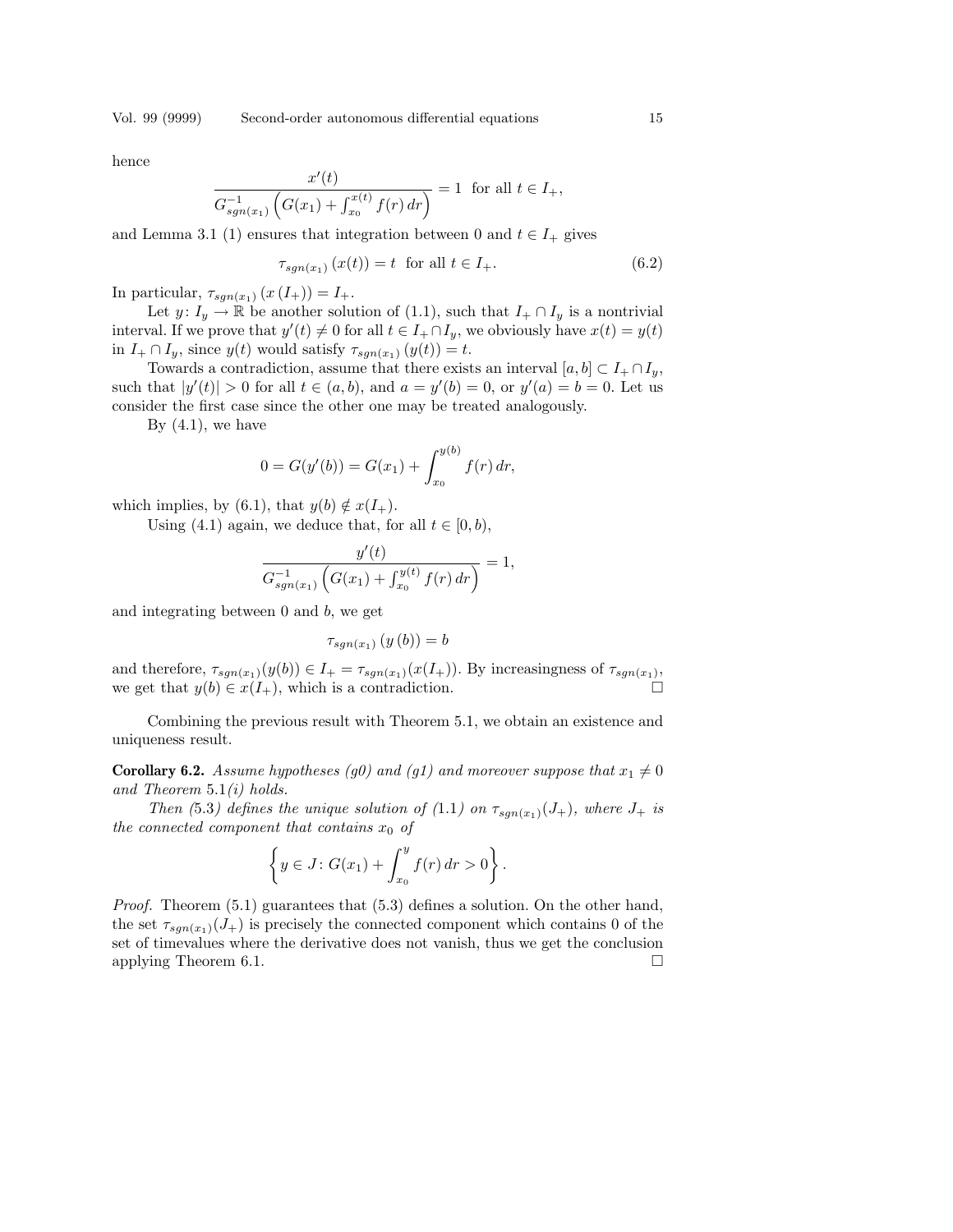In case  $g$  is even Corollary 6.2 can be applied to deduce the following necessary and sufficient condition for global uniqueness of (5.3) on  $\tau_{sgn(x_1)}(J)$  whenever  $x_1 \neq 0.$ 

**Theorem 6.3.** Assume hypotheses (g0) and (g1) and moreover suppose that g is an even function,  $x_1 \neq 0$  and Theorem 5.1(i) holds.

Then a necessary and sufficient condition for (5.3) to define the unique solution of (1.1) on the interval  $\tau_{sgn(x_1)}(J)$  is

$$
G(x_1) + \int_{x_0}^{y} f(r) dr > 0 \text{ for all } y \in J.
$$

Proof. The sufficient condition is an immediate consequence of corollary 6.2.

To establish the necessity, assume by contradiction that there is some  $y_0 \in J$ For establish the necessity, assume by contradiction that there is some  $y_0 \in J$ <br>such that  $G(x_1) + \int_{x_0}^{y_0} f(r) dr = 0$ , and let  $t_0$  be such that  $t_0 = \tau_{sgn(x_1)}(y_0)$ . If x denotes the solution given by  $(5.3)$ , relation  $(4.1)$  gives

$$
G(x'(t_0)) = G(x_1) + \int_{x_0}^{x(t_0)} f(r) dr = G(x_1) + \int_{x_0}^{y_0} f(r) dr = 0,
$$

and therefore since  $g$  is even one can construct a different solution by reflecting the branch of the graph of x which passes through  $(t_0, x_0)$  by symmetry with respect to the line  $t = t_0$ . This is a contradiction with the uniqueness assumption.  $\Box$ 

Now we study the case  $x_0 = 0$ .

**Proposition 6.4.** Assume hypotheses (g0) and (g1) and suppose that  $x_1 = 0$  =  $f(x_0)$ .

Then  $(1.1)$  has only the constant solution if and only if Theorem 5.1  $(i)$  does not hold.

A remarkable consequence of Proposition 6.4 is the following corollary.

**Corollary 6.5.** Assume hypotheses (g0) and (g1) and suppose that  $x_1 = 0 = f(x_0)$ . Then  $(1.1)$  has only the constant solution provided that f is nonincreasing on a neighborhood of  $x_0$ .

*Proof.* Since  $G(x_1) = 0$  we have  $G(x_1) + \int_{x_0}^{y} f(r) dr \le 0$  in a neighborhood of  $x_0$ , which means that  $(5.1)$  (i) does not hold.  $\overline{ }$ 

As we stated in the beginning of this section, if  $x_1 = 0$  the problem (1.1) may have more than one solution. But in this situation, the two solutions given by Theorem 5.1 (considering  $sgn(0) = +$  and  $sgn(0) = -$ ) are extremal in some sense on each side of  $t = 0$ . Let us denote these solutions by

$$
x_{\pm}(t) = \tau_{\pm}^{-1}(t), \text{ for all } t \in \tau_{\pm}(J).
$$

**Proposition 6.6.** Assume hypotheses (g0) and (g1) and suppose that  $x_1 = 0$ . The following assertions hold.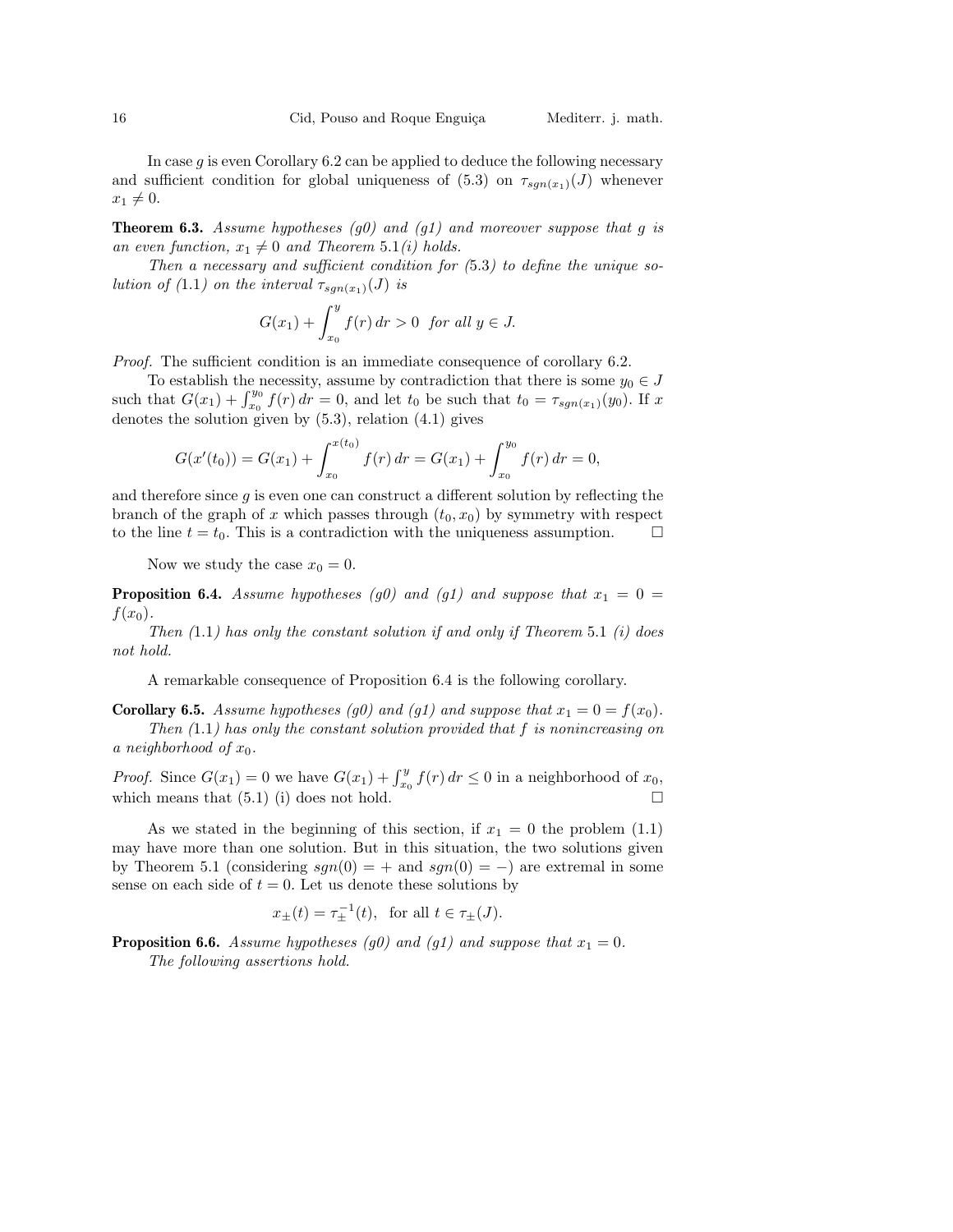- (i) If  $x: I \to \mathbb{R}$  is a down-up solution of (1.1) then:  $x(t) \leq x_+(t)$  for all  $t \in I \cap \tau_+(J) \cap [0,+\infty)$ , and  $x(t) \geq x_+(t)$  for all  $t \in I \cap \tau_+(J) \cap (-\infty, 0].$
- (ii) If  $x: I \to \mathbb{R}$  is an up-down solution of (1.1) then:  $x(t) \geq x_-(t)$  for all  $t \in I \cap \tau_-(J) \cap [0, +\infty)$ , and  $x(t) \leq x_-(t)$  for all  $t \in I \cap \tau_-(J) \cap (-\infty, 0].$
- (iii) If g is even and  $x: I \to \mathbb{R}$  is any solution of (1.1) then the conclusions of (i) and (ii) follow.

*Proof.* We shall prove part (i). If x is a down-up solution by  $(4.5)$  we have for all  $t \in I \cap \tau_+(J) \cap [0,+\infty)$  that

$$
\int_{x_0}^{x(t)} \frac{dr}{G_+^{-1}(F(r))} = \tau_+(x(t)) \le t,
$$

or equivalently,  $x(t) \leq x_+(t)$ . On the other hand, for all  $t \in I \cap \tau_+(J) \cap (-\infty,0],$ we have  $\tau_+(x(t)) \geq t$ , which implies  $x(t) \geq x_+(t)$ .

Part (ii) admits an analogous treatment and finally for part (iii) it suffices to note that for an even g we have that  $G_+^{-1} = -G_-^{-1}$  $\overline{\phantom{a}}$  .  $\overline{\phantom{a}}$ 

Now let us present necessary and sufficient conditions which guarantee that all the nontrivial solutions of (1.1) with  $x_1 = 0$  are exactly the ones given in (5.3) on each side of  $t = 0$ .

**Theorem 6.7.** Assume hypotheses (g0), (g1) and suppose that g is even, Theorem 5.1(*i*) holds,  $x_1 = 0$  and  $x_0 \in Int(J)$ .

Then the following assertions are pairwise equivalent:

(i) For all  $y \in Int(J) \setminus \{x_0\}$ , we have

$$
\int_{x_0}^{y} f(r) dr > 0.
$$
 (6.3)

- (ii) If  $x: [0, T] \to \mathbb{R}$  is a solution of  $(1.1)$  which is is not constant on  $[0, \delta]$ , for all  $\delta \in (0,T],$  then either  $x = x_+$  on  $[0,T] \cap \tau_+(J)$ , or  $x = x_-$  on  $[0,T] \cap \tau_-(J)$ .
- (iii) For all  $t \in \tau_{\pm}(Int(J)) \cap (0, +\infty)$ , we have  $x'_{\pm}(t) \neq 0$ .

*Proof.* (i)  $\Rightarrow$  (ii) Let x: [0, T]  $\rightarrow \mathbb{R}$  be a solution of (1.1) which is is not constant on  $[0, \delta]$ , for all  $\delta \in (0, T]$ , and let  $\hat{T} \in (0, T]$  be such that  $x(t) \in Int(J)$  for all  $t\in[0,\hat{T}).$ 

We claim that  $x'(t) \neq 0$ , for all  $t \in (0, \hat{T})$ . Towards a contradiction, assume that there exists some  $t_0 \in (0, \hat{T})$  such that  $x'(t_0) = 0$ . Hence (4.1) yields

$$
0 = G(x'(t_0)) = \int_{x_0}^{x(t_0)} f(r) dr,
$$

and, using (6.3) and the fact that  $x(t_0) \in Int(J)$ , we have that  $x(t_0) = x_0$ . Now, since x is not constant on [0,  $t_0$ ], there exists  $t_1 \in (0, t_0)$  such that  $x(t_1) \neq x_0$  and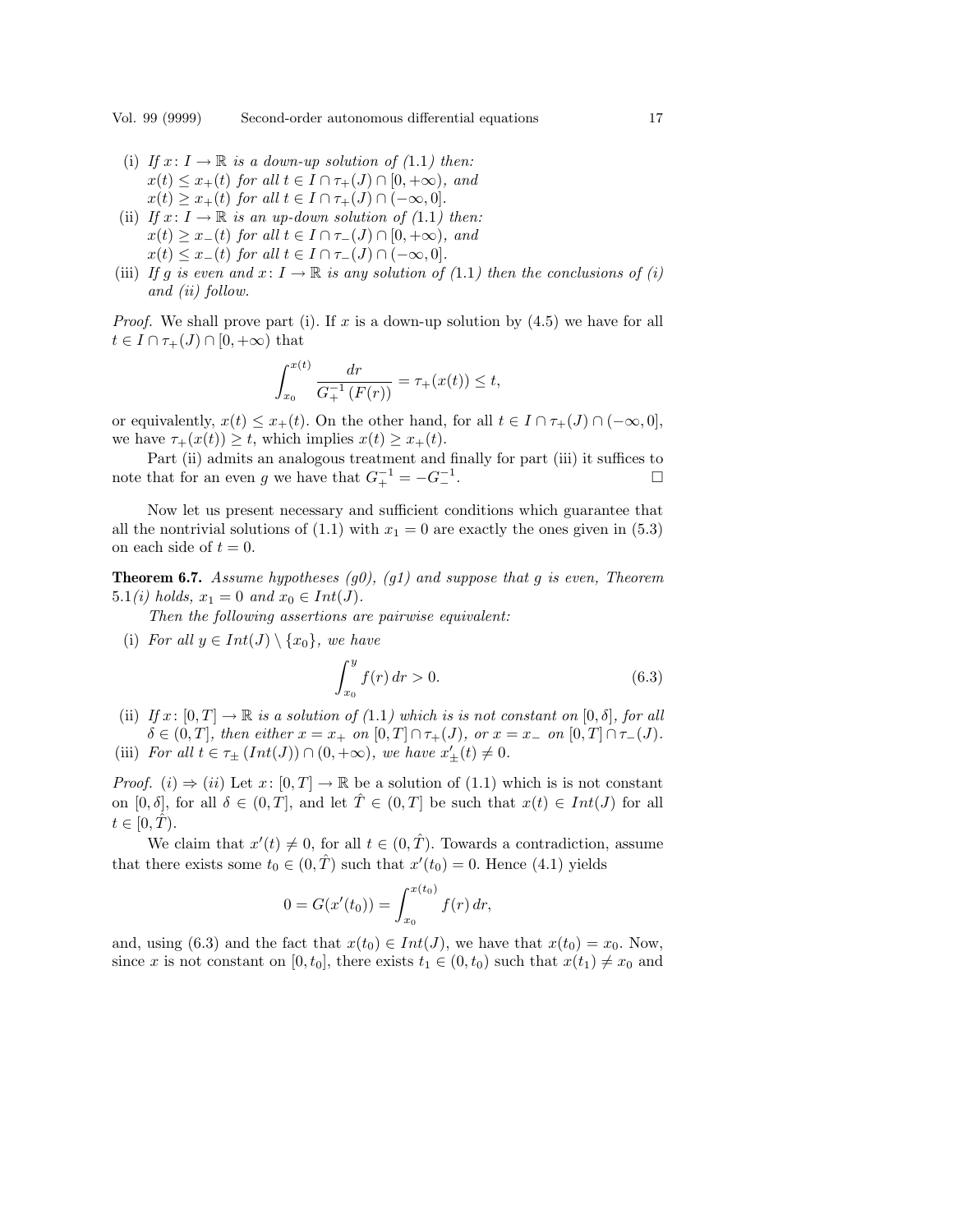$x'(t_1) = 0$ . Then

$$
0 = G(x'(t_1)) = \int_{x_0}^{x(t_1)} f(r) dr,
$$

and since  $x(t_1) \in Int(J) \setminus \{x_0\}$ , we have a contradiction with (6.3).

There are now two possibilities: either  $x' > 0$  on  $(0, \hat{T})$ , or  $x' < 0$  on  $(0, \hat{T})$ . If  $x' > 0$  on  $(0, \hat{T})$ , then  $(4.1)$  implies that

$$
\frac{x'(t)}{G_+^{-1}\left(\int_{x_0}^{x(t)} f(s) \, ds\right)} = 1 \text{ on } (0, \hat{T}),
$$

so we can integrate between 0 and  $t \in (0, \hat{T}]$ , to conclude that

$$
\tau_+(x(t)) = t \text{ for all } t \in [0, \hat{T}].
$$

Thus we have proven that  $x(t) = x_+(t)$  whenever  $t \geq 0$  and  $x(t) \in Int(J)$ . Since  $x_+(t) = \tau_+^{-1}(t) \in Int(J)$  for all  $t \in \tau_+$   $(Int(J))$ , we conclude that  $x = x_+$  on  $\tau_+$  (Int(J))∩[0,T], and, by continuity of x and  $x_+$ , that  $x = x_+$  on  $\tau_+(J) \cap [0, T]$ . On the other and, if  $x' < 0$  on  $(0, \hat{T})$ , then we obtain

$$
\tau_-(x(t)) = t \text{ for all } t \in [0, \hat{T}],
$$

and we can conclude in a similar way that  $x = x_-\,$  on  $\tau_-(J) \cap [0,T]$ .

 $(ii) \Rightarrow (iii)$  Assume, reasoning by contradiction, that there exists some  $t_0 \in$  $\tau_{+}(Int(J)) \cap (0, +\infty)$  such that  $x'_{+}(t_0) = 0$ . Extending the restriction of  $x_{+}$  to  $[0, t_0]$  by symmetry with respect to  $t = t_0$ , we obtain a new nonconstant solution, which is different from  $x_+$  because it is not monotone on  $\tau_+(J)$ , and different from  $x_$  because it is increasing on [0,  $t_0$ ], which is a contradiction with (ii). We get a similar contradiction if we assume that  $x'_{-}(t_0) = 0$  for some  $t_0 \in \tau_{-}(Int(J)) \cap$  $(0, +\infty)$ 

 $(iii) \Rightarrow (i)$  For each  $t \in \tau_+$   $(Int(J)) \cap (0, +\infty)$ , we have

$$
0 < G(x'_{+}(t)) = \int_{x_0}^{x_{+}(t)} f(r) \, dr,
$$

and therefore  $\int_{x_0}^y f(r) dr > 0$  for all  $y \in x_+ (\tau_+ (Int(J)) \cap (0, +\infty)) = Int(J) \cap$  $(x_0, +\infty)$ . An analogous argument with  $x_$  yields  $\int_{x_0}^{y} f(r) dr > 0$  for all  $y \in$  $Int(J) \cap (-\infty, x_0).$ 

Remark 6.8. An analogous result holds for solutions  $x: [-T, 0] \to \mathbb{R}$ , with  $T > 0$ .

We have the following similar result for the case in which  $x_0$  the minimum of J, and J cannot be extended. The similar case with  $x_0$  being the maximum of J can be treated analogously.

**Theorem 6.9.** Assume hypotheses  $(g0)$ ,  $(g1)$  and suppose that g is even.

Let  $x_1 = 0$  and suppose that there exists  $\epsilon > 0$  such that Theorem 5.1 (i) holds for  $J = [x_0, x_0 + \epsilon)$  and not for  $(x_0 - \rho, x_0 + \epsilon)$  for any  $\rho > 0$ . Then the following assertions are pairwise equivalent: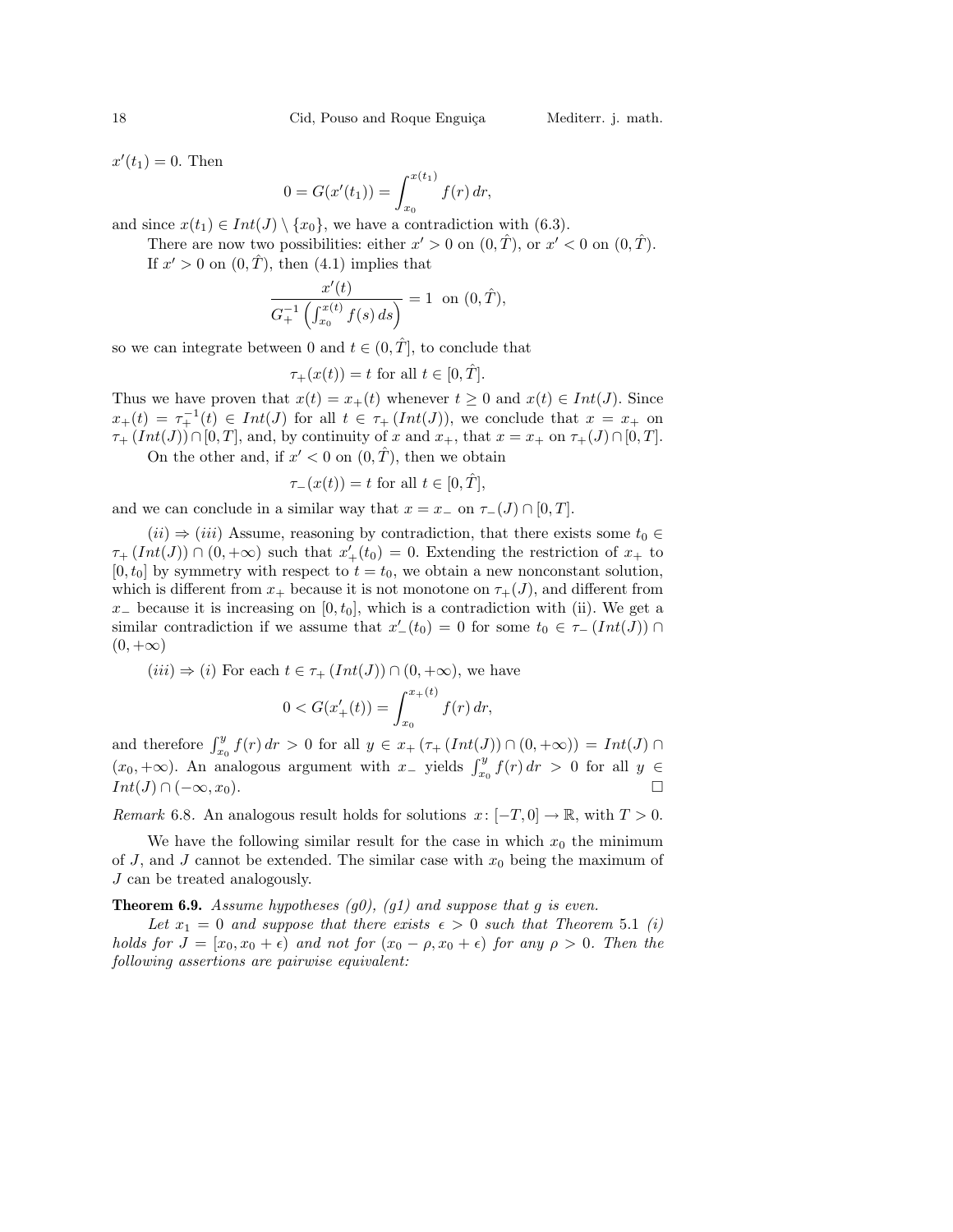Vol. 99 (9999) Second-order autonomous differential equations 19

(i) For all  $y \in (x_0, x_0 + \epsilon)$ , we have

$$
\int_{x_0}^{y} f(r) dr > 0.
$$
 (6.4)

- (ii) If  $x: [0, T] \to \mathbb{R}$  is a solution of  $(1.1)$  which is not constant on  $[0, \delta]$ , for all  $\delta \in (0, T], \text{ then } x = x_+ \text{ on } [0, T] \cap \tau(J).$
- (iii) For all  $t \in \tau_+(x_0, x_0 + \epsilon) \cap (0, +\infty)$ , we have  $x'_+ > 0$ .

*Proof.* To prove that (i) implies (ii), let  $x: [0, T] \to \mathbb{R}$  be a solution of (1.1) which is not constant on  $[0, \delta]$ , for all  $\delta \in (0, T]$ . Note that  $x(t) \geq x_0$  for all  $t \in [0, T]$ , since otherwise Theorem 5.1 implies that (5.1 (i)) holds for  $(\min_{t\in[0,T]} x(t), x_0]$ , which is a contradiction. Thus there exists  $\hat{T} \in (0,T]$  such that  $x(t) \in J$  for all  $t \in [0, \hat{T}]$ . Now it suffices to follow the proof of Theorem 6.7 to show that  $x' \neq 0$  on  $(0, \hat{T})$ . Since  $x \geq x_0$  on  $[0, T]$ , we deduce that  $x' > 0$  on  $(0, \hat{T})$ , and obtain  $x = x_+$ on  $[0, T] \cap \tau(J)$ . The remaining parts of the proof follow analogously to the ones in Theorem 6.7.  $\Box$ 

We show now that, under stronger assumptions than those in Theorem 5.1 (i), we can obtain solutions in the case  $x_1 = 0$  which are non constant or monotone on  $[0, \delta]$  and on  $[-\delta, 0]$ , for each sufficiently small  $\delta > 0$ .

**Proposition 6.10.** Assume hypotheses  $(g0)$ ,  $(g1)$  and suppose that g is even.

Let  $x_1 = 0$  and suppose that f and g satisfy Theorem 5.1 (i) with  $J =$  $[x_0, x_0 + \epsilon]$  for some  $\epsilon > 0$ .

Moreover assume that  $f \in L^{\infty}(J)$  and that  $(y_n)_{n \in \mathbb{N}}$  is a decreasing sequence in J which converges to  $x_0$  such that  $\int_{x_0}^{y_n} f(r) dr = 0$  for all  $n \in \mathbb{N}$ , and

$$
\sum_{n=1}^{\infty} \int_{x_0}^{y_n} \frac{dr}{G_+^{-1} \left( \int_{x_0}^r f(s) \, ds \right)} < +\infty.
$$

Then problem (1.1) with  $x_1 = 0$  has a solution which is not constant or monotone on  $[0, \delta]$  and on  $[-\delta, 0]$ , for all  $\delta > 0$  small enough.

*Proof.* For each  $n \in \mathbb{N}$  let  $x_n$  be the solution implicitly given by

$$
\int_{x_0}^{x_n(t)} \frac{dr}{G_+^{-1} \left( \int_{x_0}^r f(s) \, ds \right)} = t, \text{ for } t \in \left[ 0, t_n := \int_{x_0}^{y_n} \frac{dr}{G_+^{-1} \left( \int_{x_0}^r f(s) \, ds \right)} \right]. \tag{6.5}
$$

Since  $x'_n(t_n) = 0$ ,  $x_n$  can be extended to the interval  $[0, 2t_n]$  by symmetry with respect to the line  $t = t_n$ , and we find a solution  $\tilde{x}_n$  defined on  $[0, 2t_n]$  which satisfies

$$
\tilde{x}_n(0) = x_0 = \tilde{x}_n(2t_n)
$$
, and  $\tilde{x}'_n(0) = 0 = \tilde{x}'_n(2t_n)$ .

Since our problem is autonomous and g is even, the translations  $\tilde{x}_n(\cdot - \tau)$ , for any  $\tau \in \mathbb{R}$ , are again solutions on  $[\tau, \tau + 2t_n]$ . Thus a new solution x: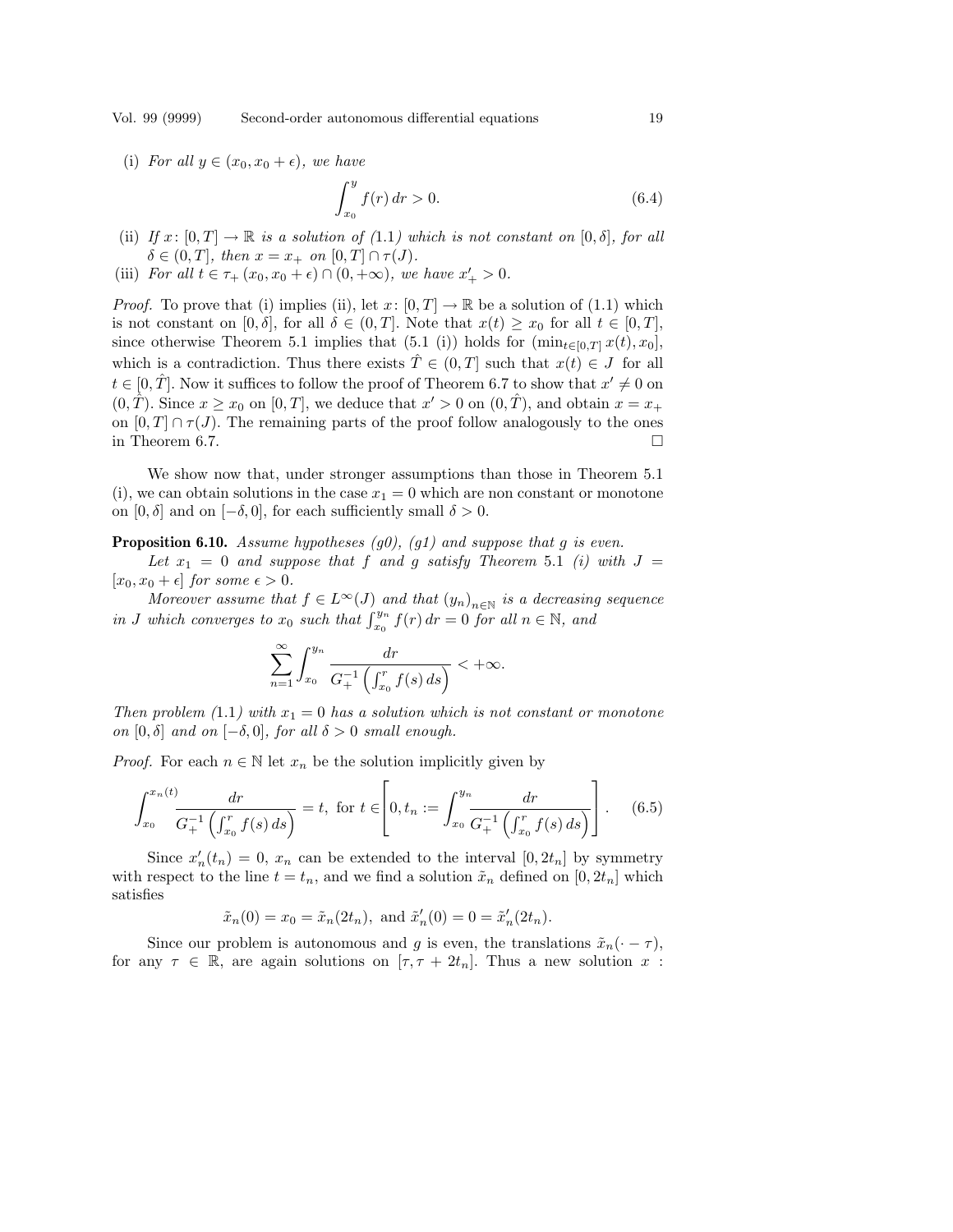$[0, T := 2 \sum_{n=1}^{\infty} t_n] \rightarrow \mathbb{R}$  can be defined as follows:

$$
x(t) = \begin{cases} \tilde{x}_1(t), & t \in [0, 2t_1], \\ \tilde{x}_n(t) - 2\sum_{k=1}^{n-1} t_k, & t \in \left(2\sum_{k=1}^{n-1} t_k, 2\sum_{k=1}^n t_k\right], \\ x_0, & t = 2\sum_{k=1}^{\infty} t_k. \end{cases}
$$

Let us show that x is in fact a solution. The continuity of x is obvious for  $t \in [0, T)$ , and to prove the continuity at  $t = T$ , we just need to take into account the fact that .<br> $\overline{r}$ 1

$$
x_0 \leq x(t) \leq y_n
$$
, for all  $t \in \left[2\sum_{k=1}^{n-1} t_k, 2\sum_{k=1}^n t_k\right]$ , for each  $n \in \mathbb{N}$ .

On each interval  $\left[2\sum_{k=1}^{n-1}t_k, 2\sum_{k=1}^{n}t_k\right]$ it it obvious that  $x'$  is absolutely continuous, and that the differential equation is satisfied. Let us show that  $x' \in AC([0,T])$ .

By virtue of  $(4.1)$ , we have

$$
G(x'(t)) = \int_{x_0}^{x(t)} f(r) dr, \text{ for all } t \in \left[2 \sum_{k=1}^{n-1} t_k, 2 \sum_{k=1}^n t_k\right],
$$

and since, by construction,  $x'$  is continuous on  $[0, T)$ , we have

$$
G(x'(t)) = \int_{x_0}^{x(t)} f(r) dr, \text{ for all } t \in [0, T). \tag{6.6}
$$

Thus  $\lim_{t\to T^-} x'(t) = 0$ , and since x is continuous at  $t = T$ , we have  $x'(T) = 0$ .

on the other hand, the mapping  $\int_{x_0}^{\cdot} f(r) dr$  is lipschitzian on  $[x_0, y_1]$  because  $f \in L^{\infty}(x_0, y_1)$ , and therefore, [7, Theorem 9.3] together with (6.6) yields  $G(x'(t)) \in AC[0,T]$ . Finally, an application of Lemma 3.4 gives  $x' \in AC[0,T]$ .

To have a solution  $y$  in the conditions of the statement, we only need to extend x by symmetry with respect to the line  $t = T$ , say  $\tilde{x} : [0, 2T] \rightarrow \mathbb{R}$ , and consider the translation  $y(t) = \tilde{x}(t + T)$ , for  $t \in [-T, T]$ .

# 7. Continuation and periodic solutions

Throughout this section we shall assume that Theorem 5.1 holds, and therefore, the problem (1.1) has strictly monotone solutions, given by (5.3). We are going to study the continuation of increasing solutions for the case  $x_1 \geq 0$  and on the right side of  $t = 0$ . The remaining situations admit an analogous study.

First we need to have solutions defined on the right side of  $t = 0$ , so we shall assume that  $J \cap [x_0, +\infty)$  is a nontrivial interval. In this case Theorem 5.1 guarantees that (1.1) with  $x_1 \geq 0$  has a solution given by

$$
x_{+}(t) = \tau_{+}^{-1}(t) \text{ for all } t \in \tau(J), \tag{7.1}
$$

which is increasing on  $\tau_+(J)$  and  $\tau_+(J) \cap [x_0, +\infty)$  is a nontrivial interval.

We have several possibilities: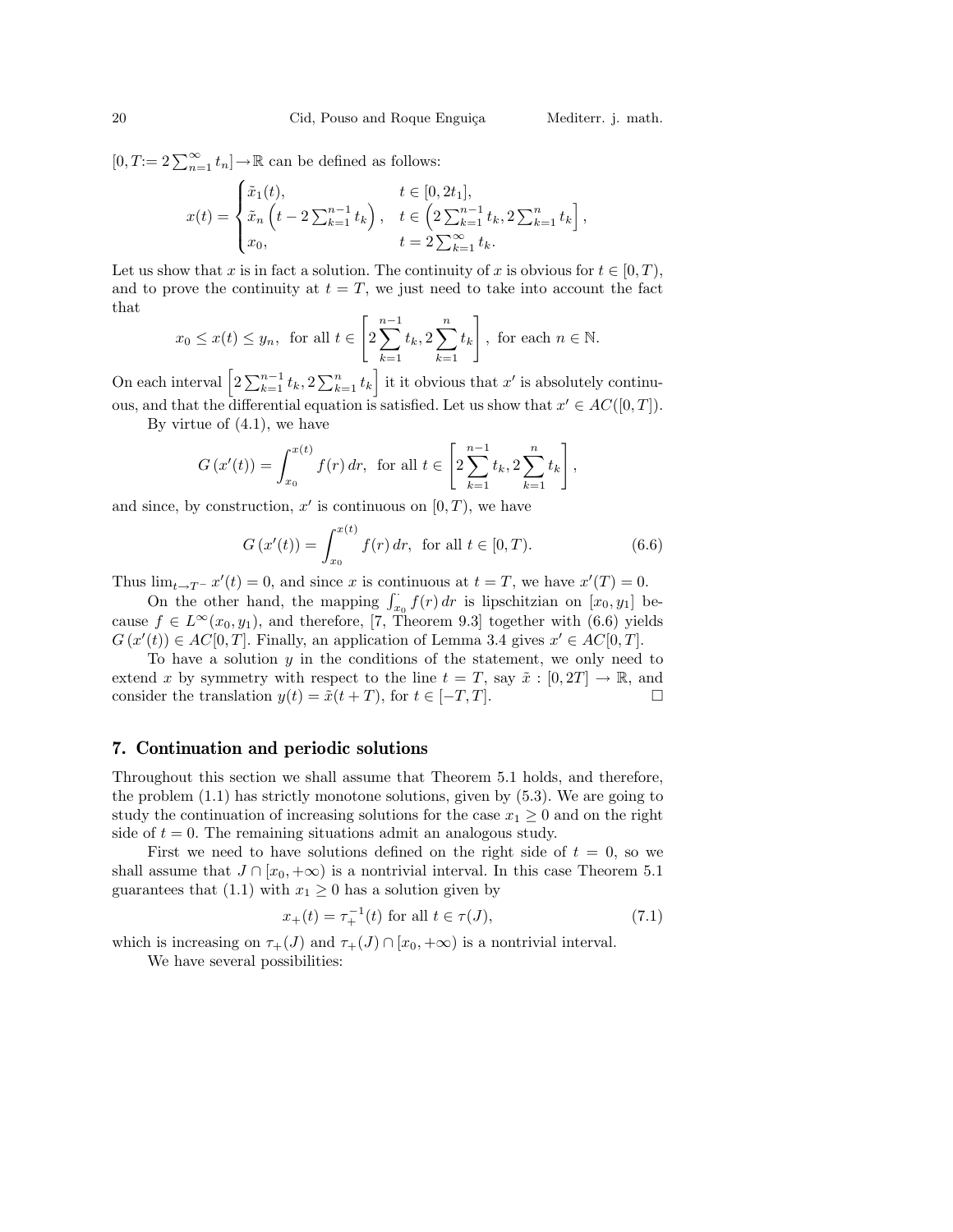(i) Solution (7.1) is defined and unbounded on  $[0, +\infty)$ , provided that  $[x_0, +\infty) \subset J$  and  $\tau_+([x_0, +\infty)) = [0, +\infty)$ , that is

$$
\int_{x_0}^{+\infty} \frac{dr}{G_+^{-1} (G(x_1) + \int_{x_0}^r f(s) ds)} = +\infty.
$$

(ii) Solution (7.1) is defined and bounded on  $[0, +\infty)$ , provided that  $J \cap [x_0, +\infty) = [x_0, \hat{x}_0)$  for some  $\hat{x}_0 > x_0$  such that

$$
\lim_{x \to \hat{x}_0^-} \tau_+(x) = +\infty,
$$

that is

$$
\int_{x_0}^{\hat{x}_0} \frac{dr}{G_+^{-1} \left( G(x_1) + \int_{x_0}^r f(s) \, ds \right)} = +\infty.
$$

(iii) Solution (7.1) blows up at finite time, provided that  $[x_0, +\infty) \subset J$  and  $\tau_{+}([x_0, +\infty))$  is bounded. If we define  $T := \sup \tau_{+}(J) \cap [0, +\infty)$  then we have that  $\lim_{t\to T^-} x_+(t) = +\infty$ . Note that  $\tau_+([x_0, +\infty))$  is bounded if and only if  $r + \infty$ 

$$
\int_{x_0}^{+\infty} \frac{dr}{G_+^{-1} (G(x_1) + \int_{x_0}^r f(s) ds)} < +\infty.
$$

(iv) Solution (7.1) stops at finite time and at finite position, provided that  $J \cap$  $[x_0, +\infty)$  and  $\tau_+(J) \cap [0, +\infty)$  are bounded. Defining  $S := \sup J \cap [x_0, +\infty)$ and  $T := \sup \tau_{+}(J) \cap [0, +\infty)$ , we have

$$
\lim_{t \to T^-} x_+(t) = S,
$$

and the solution cannot be extended further by means of (7.1) on the right side of T because  $\tau_+$  is not defined on the right side of S.

**Proposition 7.1.** Assume hypotheses (g0) and (g1) and suppose that Theorem 5.1(i) holds and that  $J \cap [x_0, +\infty)$  is a nontrivial interval.

Then solution (7.1) can be continued over  $[0, +\infty)$  as a constant on  $[T, +\infty)$  $for some T \in \tau_+(J) \cap [0,+\infty) \text{ if and only if the set}$ 

$$
C = \left\{ y_0 \in J \cap [x_0, +\infty) : f(y_0) = 0 \text{ and } G(x_1) + \int_{x_0}^{y_0} f(r) dr = 0 \right\} \neq \emptyset
$$

*Proof.* We only need to define  $x(t)$  by (7.1) for  $t \in [0, \tau_+(y_0))$ , and  $x(t) = y_0$  for  $t \geq \tau_+(y_0)$ , where  $y_0$  is an element of C. Differentiability at  $t = \tau_+(y_0)$  follows  $t \geq \tau_{+}(y_{0}),$  where  $y_{0}$  is an express to  $G(x_{1}) + \int_{x_{0}}^{y_{0}} f(r) dr = 0.$ 

The converse is a trivial consequence of  $(4.1)$ .

**Proposition 7.2.** Assume hypotheses  $(g0)$  and  $(g1)$  and suppose that g is an even function, that Theorem 5.1(i) holds and that  $J \cap [x_0, +\infty)$  is a nontrivial interval. Suppose, moreover, that there exist  $y_0 \in J \cap [x_0, +\infty)$  and  $y_1 \in J \cap (-\infty, y_0)$ ,

suppose, moreover, that there exist  $y_0 \in J$ <br>such that  $G(x_1) + \int_{x_0}^{y_i} f(r) dr = 0$ , for  $i = 0, 1$ .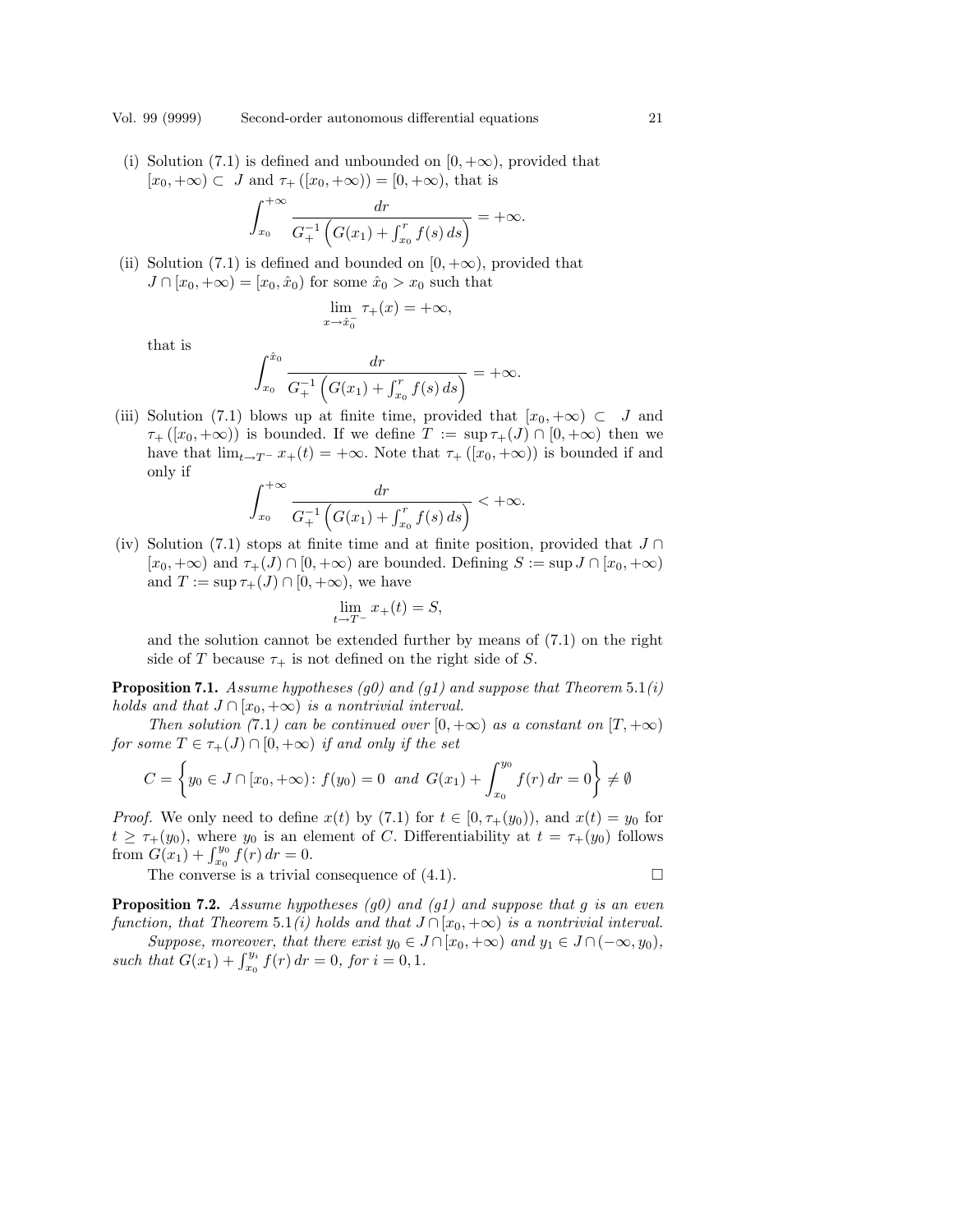Then problem (1.1) with  $x_1 \geq 0$  has a solution on  $[x_0, +\infty)$ , which is increasing on  $[0, \tau_+(y_0))$  and periodic on  $[\tau_+(y_0), +\infty)$ , of period  $2(\tau_+(y_0) - \tau_+(y_1)).$ 

*Proof.* First note that assumptions imply that the solution  $x_+$  given by (7.1) satisfies  $x'_{+}(\tau_{+}(y_1)) = x'_{+}(\tau_{+}(y_0)) = 0.$ 

Consider the restriction of  $x_+$  to the interval  $\tau_+(J)\cap(-\infty,\tau_+(y_0)]$  and extend it by symmetry with respect to the line  $t = \tau_+(y_0)$ . Now let  $\tilde{x}$  be the restriction of the resulting solution to  $[0, 2\tau_+(y_0) - \tau_+(y_1)]$  and note that  $\tilde{x}'(2\tau_+(y_0) - \tau_+(y_1)) =$  $x'_{+}(y_1) = 0$ . Now take the restriction of  $\tilde{x}$  to the interval  $[\tau_{+}(y_0), 2\tau_{+}(y_0) - \tau_{+}(y_1)],$ extend it by symmetry with respect to the line  $t = 2\tau_+(y_0) - \tau_+(y_1)$  over the interval  $[2\tau_+(y_0)-\tau_+(y_1), 3\tau_+(y_0)-2\tau_+(y_1)]$ , and define  $\tilde{x}$  like this on this interval. Finally, iterating this construction, we get the result.  $\Box$ 

**Theorem 7.3.** Assume hypotheses (g0) and (g1) and suppose that g is an even function.

Let  $f: Dom(f) \subset \mathbb{R} \to \mathbb{R} \cup \{-\infty, +\infty\}$  and  $m, M \in \mathbb{R}$  be such that  $m \lt M$ . Then the following assertions are pairwise equivalent:

- (i)  $x'' = f(x)g(x')$  has a solution for wich m and M are critical values.
- (ii)  $f \in L^1(m, M)$ ,  $\int_m^y$  $\int_{m}^{y} f(r) dr > 0$  for almost all  $y \in [m, M]$ ,  $\int_{m}^{M} f(r) dr$  $\int_{m}^{m} f(r) dr = 0,$ and  $\max \big\{$  $1, g$  (  $\overline{r}$  $f(s) ds$ <sup> $||f||$ </sup> ª

$$
\frac{\max\left\{1, g\left(G_{+}^{-1}\left(\int_{m}^{+} f(s) ds\right)\right) |f|\right\}}{G_{+}^{-1}\left(\int_{m}^{+} f(s) ds\right)} \in L^{1}(m, M).
$$

(iii)  $x'' = f(x)g(x')$  has a periodic solution  $x(t)$ , with  $x(0) = m$ ,  $x(T) = M$  and period 2T, where

$$
T = \int_{m}^{M} \frac{dr}{G_{+}^{-1} \left( \int_{m}^{T} f(s) \, ds \right)}.
$$

Moreover x increases on  $[0, T]$  and decreases on  $[T, 2T]$ .

*Proof.* (i)  $\Rightarrow$  (ii) We can suppose without loss of generality that x is a downup solution on [0, T],  $x(0) = m$ ,  $x(T) = M$  for some  $T \neq 0$  and  $x'(0) = 0$  $x'(T)$ . Now it suffices to apply Propositions 4.2-4.7 to this solution, and note that  $[m, M] \subset x([0, T])$ . Finally we deduce from (4.1) with  $t_1 = 0$  and  $t_2 = T$  that  $\int_{\mathbf{r}}^{n\ell} M$  $\int_{m}^{m} f(r) dr = 0.$ 

 $(ii) \Rightarrow (iii)$  If we apply Proposition 7.2 to  $(1.1)$  with  $J = [m, M], x_0 =$  $y_1 = m, x_1 = 0$  and  $y_0 = M$ , and we note that it can be extended periodically backwards by symmetry with respect to  $t = 0$ .

The implication  $(iii) \Rightarrow (i)$  is clearly true.

# References

- [1] P. A. Binding, The differential equation  $\dot{x} = f \circ x'$ . J. Differential Equations 31 (1979) 183 – 199.
- [2] A. Cabada and R. L. Pouso, On first-order discontinuous scalar differential equations. Nonlinear Stud. 2 (1999) 6, 161–170.